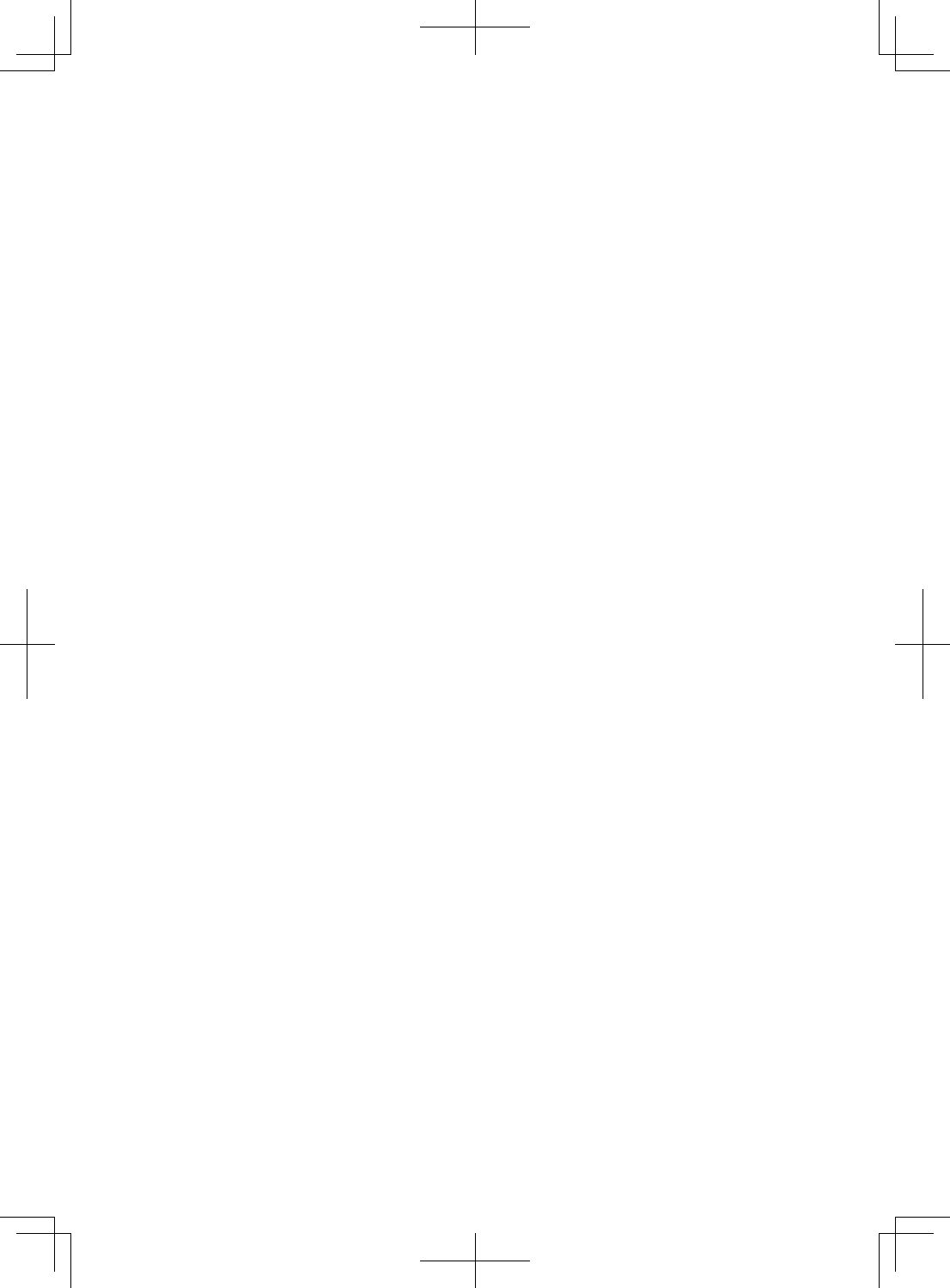### **CONTENTS**

| <b>INSPECTION BEFORE OPERATING THE ENGINE  4</b>       |
|--------------------------------------------------------|
| METHODS OF STARTING AND STOPPING THE ENGINE  6 ENGLISH |
| PRECAUTIONS DURING OPERATION  10                       |
|                                                        |
|                                                        |
|                                                        |
|                                                        |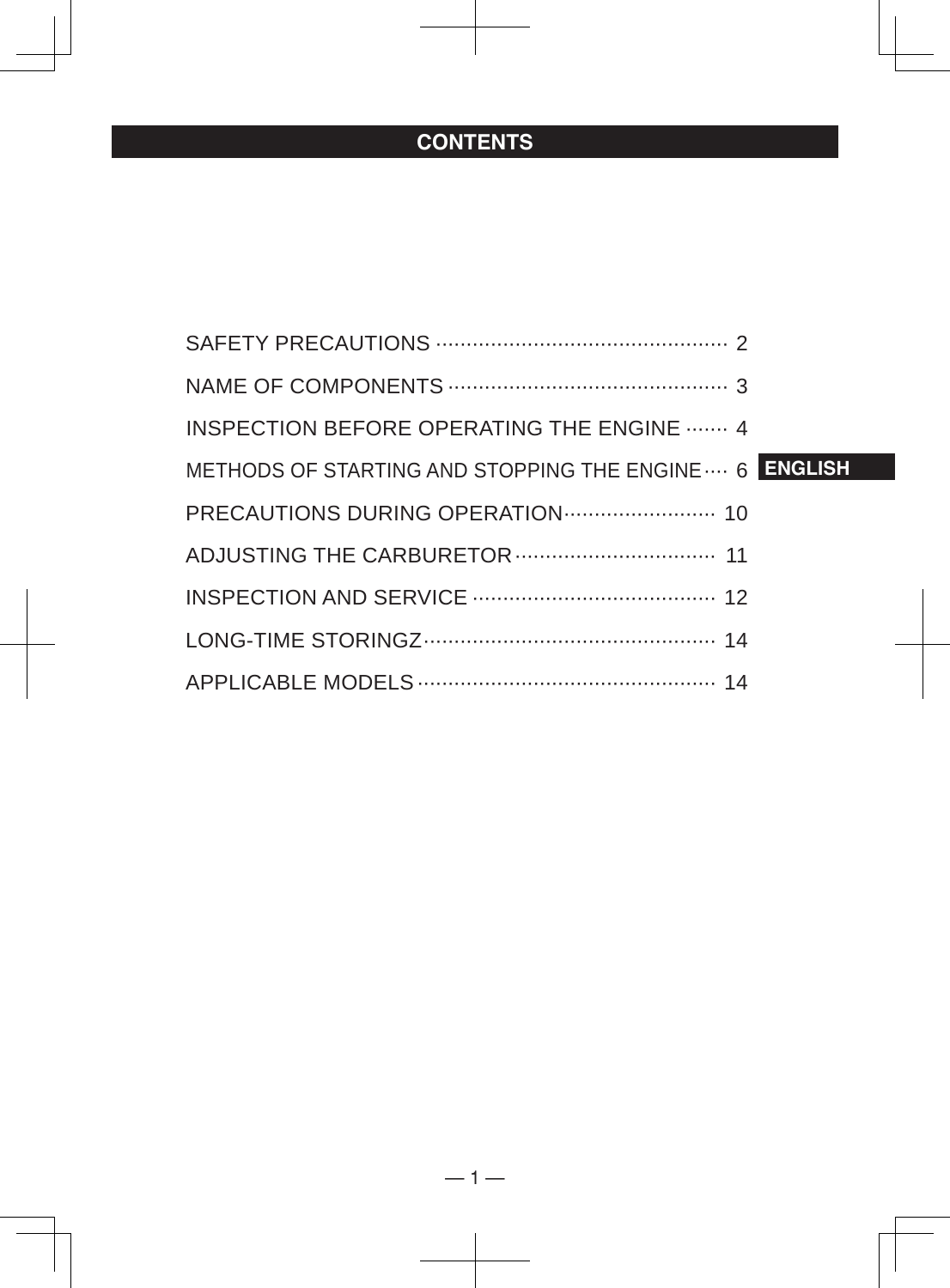### **SAFETY PRECAUTIONS**

#### You have to observe the descriptions indicated with this mark because they contain **very important information to assure the safety.**

| $\bigwedge$ prohibited items $\cdot$                                                                                                                                                                                                                                      |  |  |  |  |  |  |
|---------------------------------------------------------------------------------------------------------------------------------------------------------------------------------------------------------------------------------------------------------------------------|--|--|--|--|--|--|
| $\langle \cdot \rangle$ . No person who does not understand the content of this manual should be allowed to<br>operate the engine.                                                                                                                                        |  |  |  |  |  |  |
| $\langle \cdot \rangle$ • Engine should not be operated at the indoor or a place with poor ventilation. (Exhaust<br>gas contains odorless and harmful carbon monoxide.)                                                                                                   |  |  |  |  |  |  |
| $\mathbb{A}$ • Do not insert in or approach hands or foot to the moving or revolving sections.                                                                                                                                                                            |  |  |  |  |  |  |
| $\Delta$ • Do not store, spill or use gasoline at the vicinity of fire, stove, furnace or devices using<br>the pilot flame or sparks like a water heater or others. (There is risk of explosion.)                                                                         |  |  |  |  |  |  |
| $\mathbb{A}$ • Do not refill the fuel indoors or at a place not well ventilated.                                                                                                                                                                                          |  |  |  |  |  |  |
| $\Delta$ • Do not refill the fuel while smoking.                                                                                                                                                                                                                          |  |  |  |  |  |  |
| $\Delta$ • Do not remove the fuel tank cap or refill the fuel during engine operation or immediately<br>after operation when the engine is still hot. (Wait for more than 2 minutes after<br>terminating the operation before refilling the fuel.)                        |  |  |  |  |  |  |
| $\mathbb{A}$ • Do not operate the engine when gasoline has spilled, smell of gasoline is felt or there is<br>risk of explosion.                                                                                                                                           |  |  |  |  |  |  |
| $\triangle$ • Do not adjust the setting engine speed unnecessarily.                                                                                                                                                                                                       |  |  |  |  |  |  |
| $\triangle$ • Do not check sparks while the ignition plug is removed.                                                                                                                                                                                                     |  |  |  |  |  |  |
| $\Delta$ • Do not operate the engine with the muffler or air cleaner cover removed. (Inspect<br>particularly the muffler at regular intervals for loose mounting screws, breakage or<br>leakage, and repair or replace it if any abnormal condition has been discovered.) |  |  |  |  |  |  |
| $\mathbb{A}\rightarrow$ o Do not operate the engine when grasses, leaves or inflammable substances are sticking<br>in or around the muffler.                                                                                                                              |  |  |  |  |  |  |
| $\langle \cdot \rangle$ • Do not touch parts of muffler or engine at high temperatures. (There is risk of burn.)                                                                                                                                                          |  |  |  |  |  |  |
| $\Delta$ • Do not touch the ignition plug or high-voltage cord during operation. (There is risk of<br>electric shock or physical injury.)                                                                                                                                 |  |  |  |  |  |  |
| $\langle \cdot \rangle$ • Make sure to stop the engine whenever the work is interrupted or moving the engine to<br>another place.                                                                                                                                         |  |  |  |  |  |  |
| $\langle \cdot \rangle$ • Do not operate the engine alone. (It must be connected to the driven equipment when it<br>is operated.)                                                                                                                                         |  |  |  |  |  |  |
|                                                                                                                                                                                                                                                                           |  |  |  |  |  |  |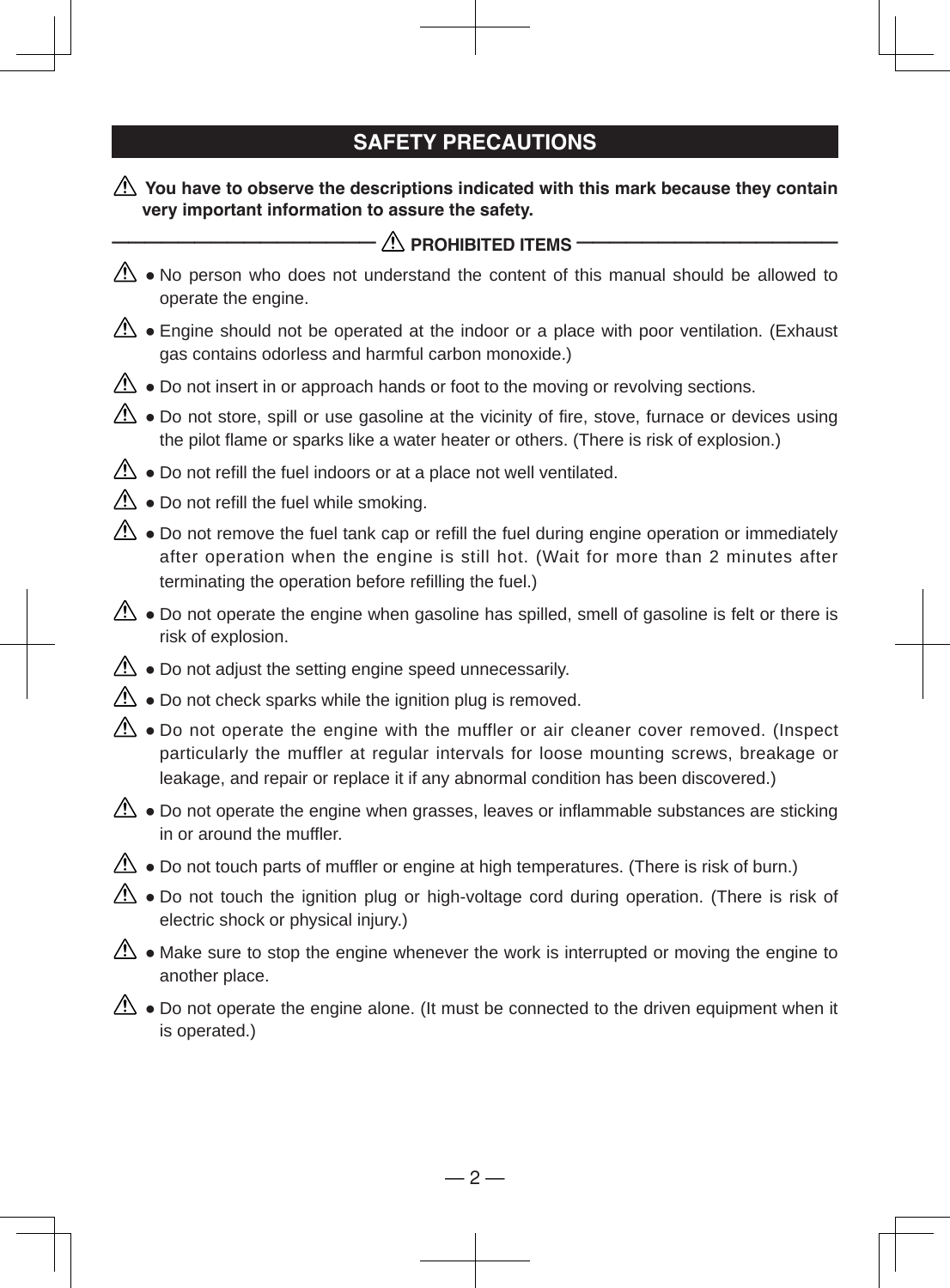### $\triangle$  **CAUTIONS**

- $\triangle$  Check frequently the parts used on the fuel line for cracks or leakage, and replace them if necessary.
- $\triangle$  Remove dirt, grasses or other trash from the cooling fins and the cooling air inlet. (Make sure to stop the engine and the driven equipment before the cleaning.)
- $\triangle$  Make sure to use always new gasoline. (Old gasoline may cause sticky substance adhering at the inside of carburetor or operation trouble.)
- $\mathbb{A}$  Before starting the engine, confirm that the area of radius 15 m around it is evacuated and no tank filled with fuel, or others are not left over.
- $\langle \cdot \rangle$  Make sure to use only the genuine parts supplied from Mitsubishi Gasoline Engine. Use of parts other than the genuine parts could cause engine trouble or premature abrasion.

### $\triangle$  CAUTION

Important safety items quoted in this manual do not necessary cover all situations or conditions that could occur. Although sufficient cares have been taken to assure the safety of engine, operators or service personnel must observe necessary precautions to operate it safely and protect themselves from possible dangers.





### **NAME OF COMPONENTS**

- ① Recoil starter grip
- ② Starter lever
- ③ Cooling air inlet
- ④ Fuel tank cap
- ⑤ Fuel tank
- ⑥ Muffler
- ⑦ Exhaust outlet

(Types vary depending on the specifications.)

⑧ Engine switch

(Types vary depending on the specifications.)

- ⑨ Clutch
- ⑩ Ignition plug cap
- ⑪ Air cleaner
- ⑫ Carburetor
- ⑬ Priming button

— 3 —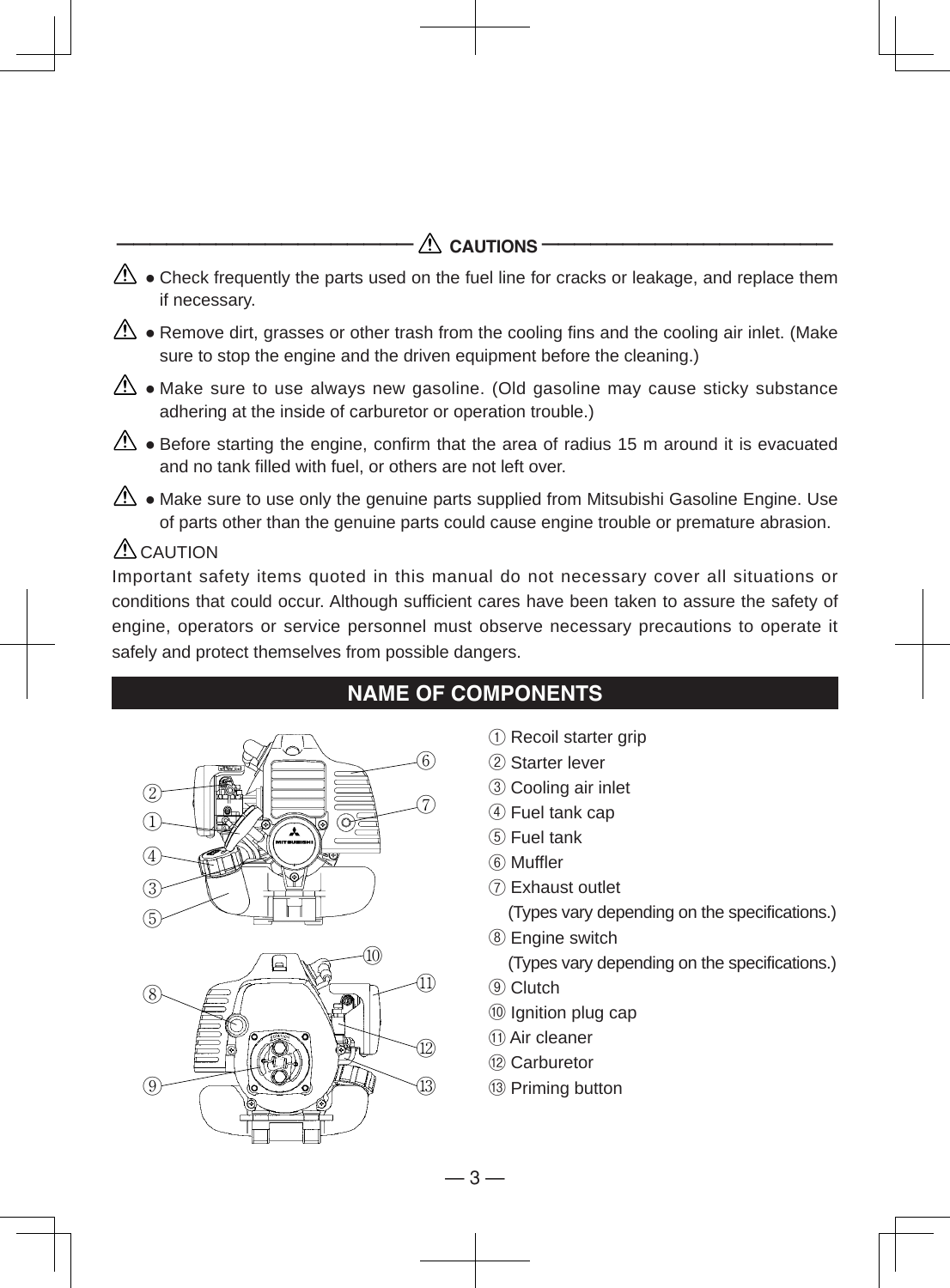### **INSPECTION BEFORE OPERATING THE ENGINE**

#### **——————————————————— FUEL ————————————————————**

Use mixed oil of ordinary regular gasoline for vehicle and special 2-cycle engine oil with the proportion as shown by the following table.

Mixing ratio (Volumetric ratio)

Gasoline : 2-cycle engine oil

50 : 1 (JASO FC Class or ISO-L-EGC Class)

- **Mixing ratio 25:1 (JASO FB Class or ISO-L-EGB Class) may also be used.**
- Be careful not to mistake the mixing ratios for FB Class (25:1) and FC Class (50:1). Otherwise, it could cause trouble.
- Do not use degenerated oil (with sour smell). (It could cause engine trouble such as the starting error, insufficient output, etc.)
- Make sure to clean spilled fuel. It could foul clothes or cause fire.
- Do not use 4-cycle engine oil. (It could cause fouled plug, bound piston ring, clogged muffler, or others.)

### **CAUTION**

• Take care of fire when handling gasoline. (There is risk of explosion.)

#### **——————————— ADJUSTMENT OF THROTTLE WIRE ————————————**

Adjust the play on the throttle wire at  $0.5 \sim 1.0$  mm.

#### **LARGER PLAY**

- It could cause the starting trouble.
- Revolution speed could rise unexpectedly when the external wire of throttle wire comes off from the position.

### $\triangle$  NO PLAY

● Driven equipment may fail to stop even if the throttle lever is returned.

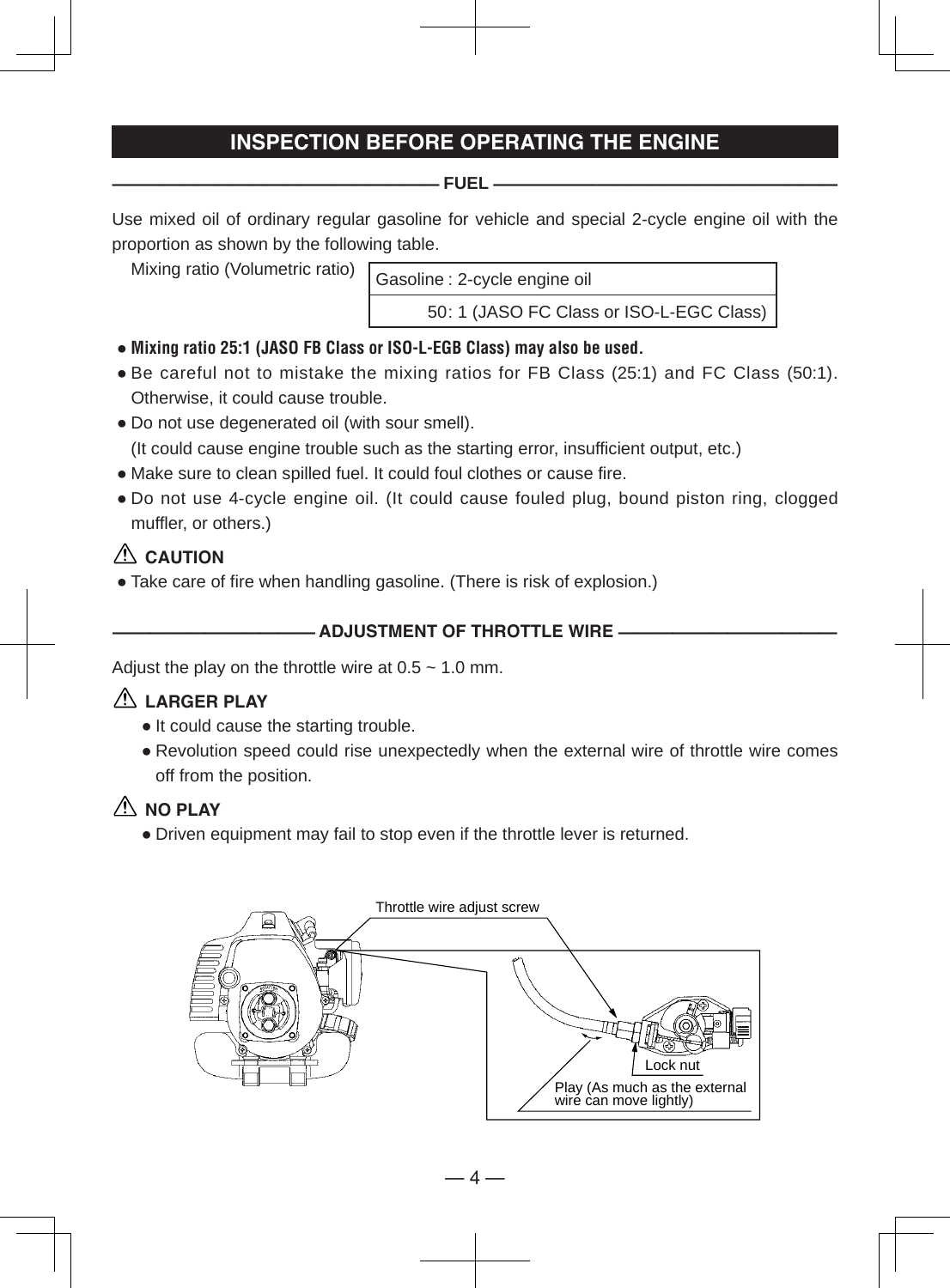#### **INSPECTION OF RESPECTIVE SECTIONS -**

Make sure to inspect these sections before operating the engine.

### **Inspection of fuel**

- Is sufficient quantity of oil reserved?
- Is not the fuel degenerated?
- Use the proper fuel referring to the "Fuel" section.

### **CAUTION**

- Sufficient care must be taken on the fire not only when replenishing but also handling fuel. It could cause fire or explosion.
- Securely close the oil tank cap. Fuel may leak if the cap is tightened aslant. It will never leak if the cap is tightened properly.

(Excluding: TL tank cap breather type)

### **Inspection of air cleaner**

- Is not fouled the air cleaner element?
- When the element is fouled or it is not impregnated with oil, inspect and service it in accordance with "Inspection and servicing before each operation" on page 12.

# **Inspection of screws and nuts**

- Check respective sections for loose or missing screws or nuts.
- Service them if necessary.

# **Inspection of clogging**

- Check the cooling fins, around the muffler and cooling air inlet for trash or withered grasses trapped.
- Remove them if necessary.



### **Inspection of fuel pipes**

● Check for cracks or fissures on the fuel pipe and grommet, disconnection or fuel leakage from joints on the fuel tank and carburetor.

#### **CAUTION**

Cracks, fissures or disconnection from joints could cause fire or explosion by leaked fuel. Service or replace damaged fuel pipe and grommet.

 $-5-$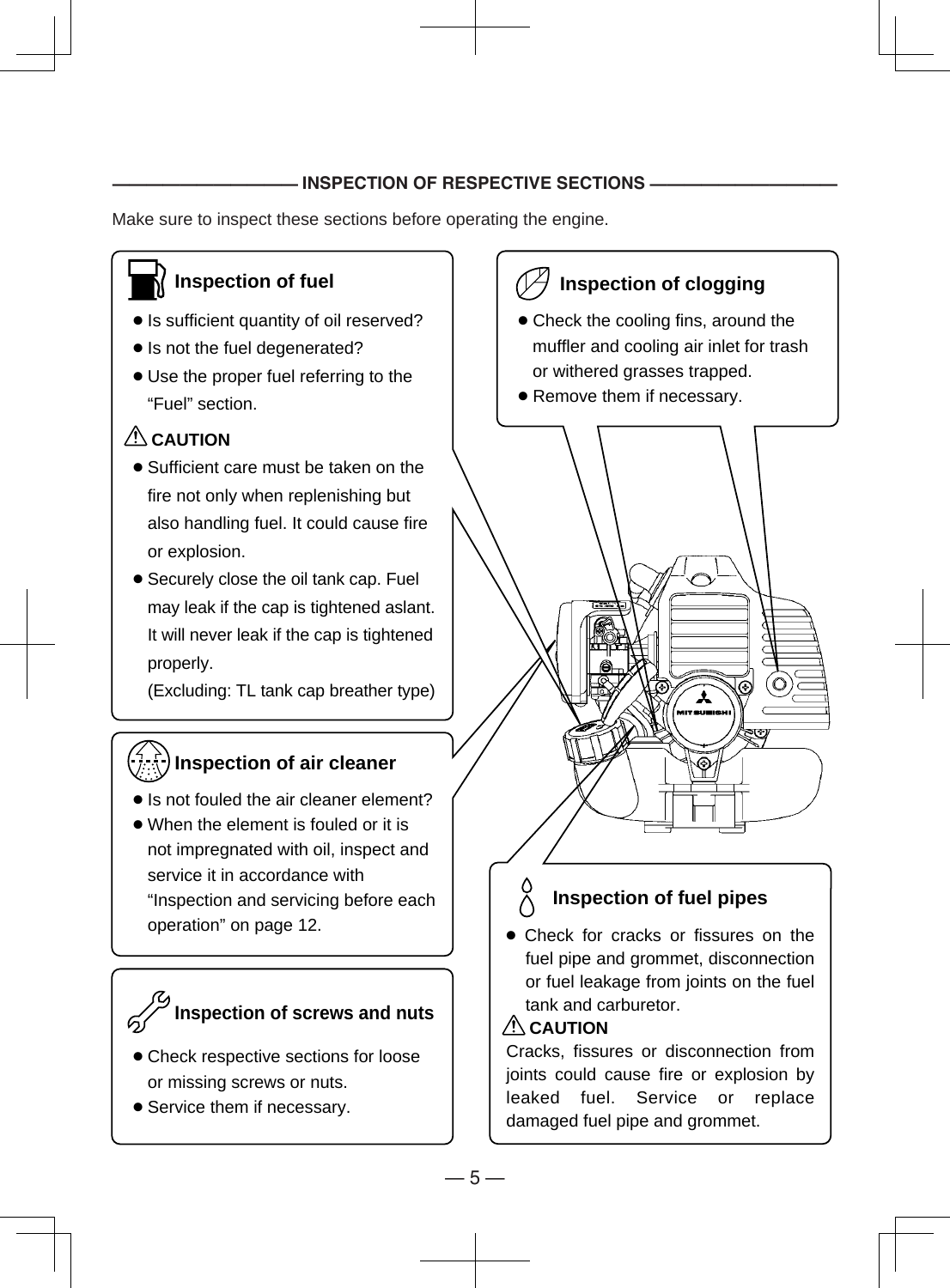### **METHODS OF STARTING AND STOPPING THE ENGINE**

**START (CHOKE TYPE UNIT)** 

- **1. Turn the engine switch to the "ON" side.**
- **2. Set the throttle lever at the slow speed position.**
- **3. Push the priming button repeatedly with finger till it hits the top. (More than 10 times)**

Pressing the priming button is necessary to prime the fuel to facilitate the start-up. Since any excess amount of primed fuel returns to the tank, there is no problem of over-priming. Prime the fuel rather more than sufficiently to avoid starting trouble.

**4. Turn the choke lever to the fully closed position (at**  the  $\overline{a}$  mark).

When sufficient fuel is retained and the engine is warm, set the choke lever at the fully opened position. (at the  $\overline{m}$  mark)

- **5. While holding down the engine firmly, grasp the recoil starter grip and pull vigorously.**
- **6. When the engine has started, return the choke lever gradually to the fully opened position (at the**   $\overline{m}$  mark).

If only exploding sounds are heard but it does not start, return the choke lever to the fully closed position and pull the starter grip vigorously once again.



— 6 —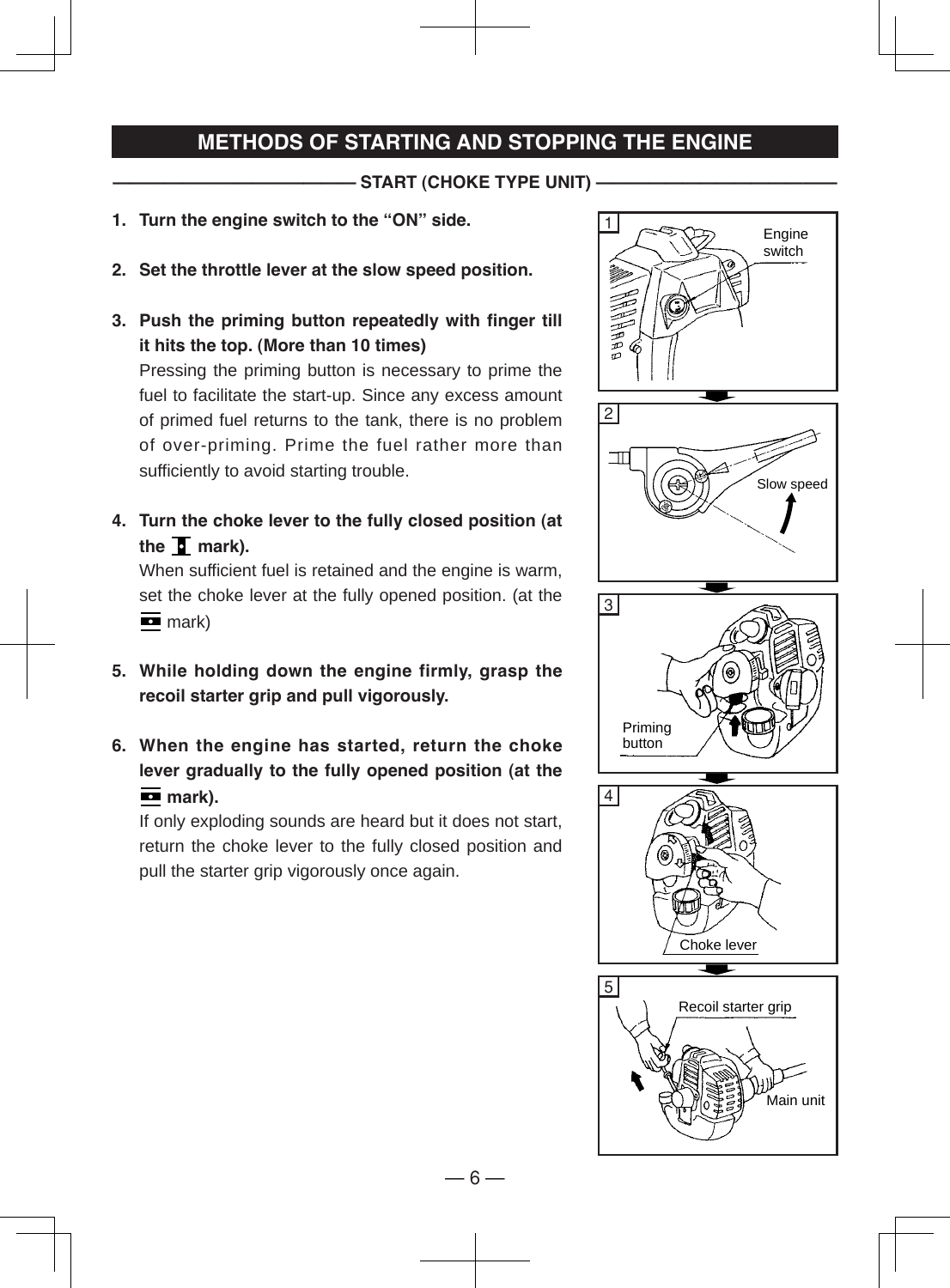#### **START (STARTER LEVER TYPE UNIT) -**

- **1. Turn the engine switch to the "ON" side.**
- **2. Set the throttle lever at the slow speed position.**
- **3. Push the priming button repeatedly with finger till it hits the top. (More than 10 times)**

Pressing the priming button is necessary to prime the fuel to facilitate the start-up. Since any excess amount of primed fuel returns to the tank, there is no problem of over-priming. Prime the fuel rather more than sufficiently to avoid starting trouble.

**4. Turn down the starter lever of carburetor to set it at the start position.**

It is not necessary to operate the starter lever when the engine is warmed up (For about 15 minutes after stopping the engine.)

(To be left at the operating position)

Depending on specifications, the starter lever  $\langle$  may be provided at the throttle wire side.  $\qquad \qquad$ 

**5. While holding down the engine firmly, grasp the recoil starter grip and pull vigorously.**

① When the engine has stopped on the **CAUTION**way after starting, or

> ② When the engine fails to start after trying the recoil operation for 7 to 8 times,

Return the starter lever to the operating position and try the recoil operation.

**6. If you move the throttle lever to the high-speed side a little after the engine has started, the starter lever returns to the operating position. Continue the warm-up operation for 2 to 3 minutes in this condition.** Observing the condition of engine, move the throttle lever to a desired engine speed.

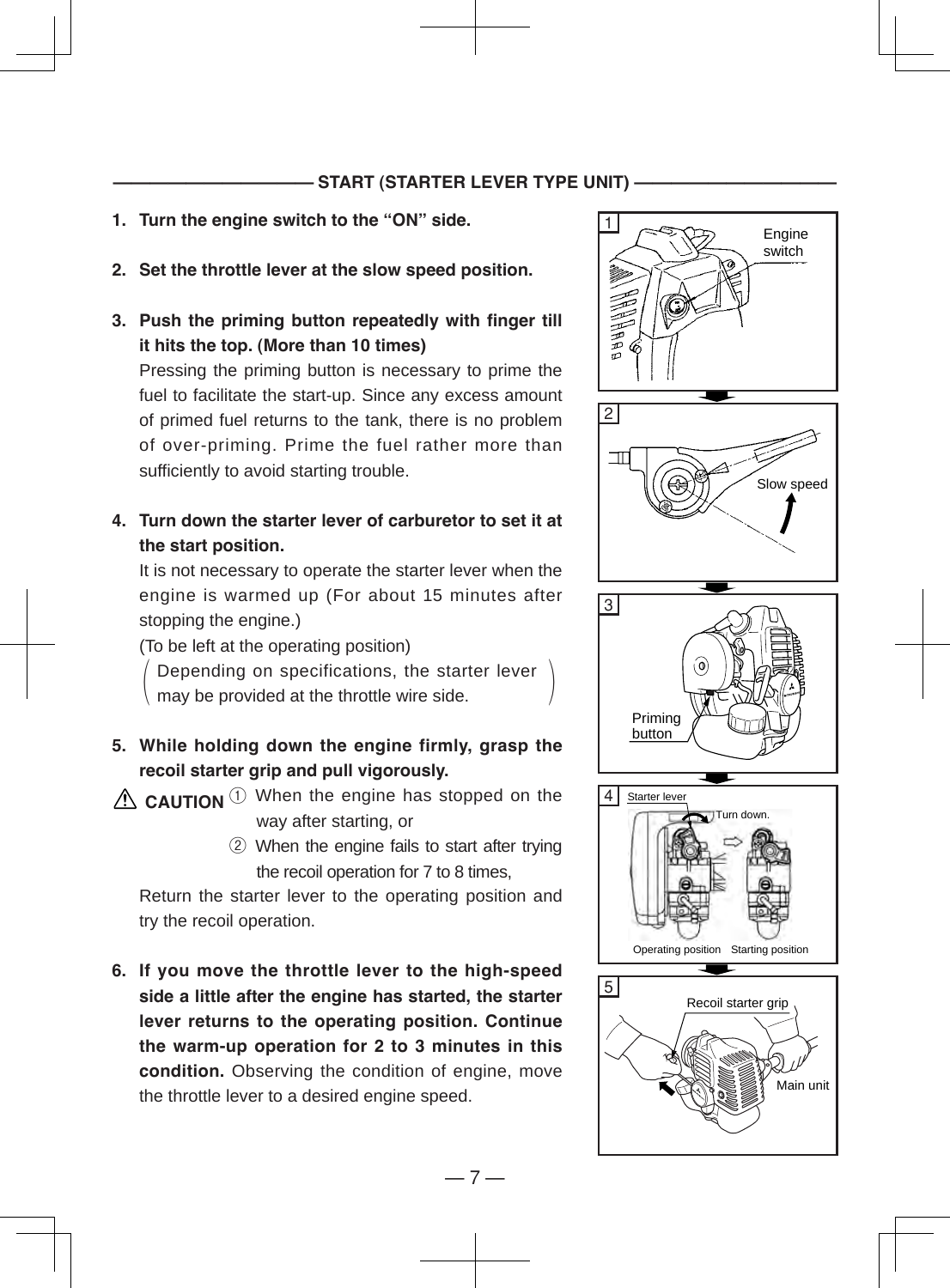### **CAUTION**

- $\Delta$  Before starting the engine, confirm that the area of radius 15 m around the engine is completely evacuated.
- $\triangle$  Do not operate the engine when any inflammable material (gasoline, volatile chemicals, or others) is present around it.
- $\Delta$  Driven equipment may start simultaneously with the start of engine. Carefully read the instruction manual of the equipment and start the engine carefully.
- When a class FC oil is used, a larger resistance may be felt when pulling the recoil starter grip under low temperature condition or at the initial operation at the next season. This is related to the characteristic of the oil and there is no problem on the engine. Once it started, it will return to the normal condition.

# **Concerning New Start System**

It can start even if it is pulled slower than normal.

- If the rope is pulled (vigorously) till it will not come out any more, it could damage the recoil mechanism.
- $\Lambda$  Do not disassemble the recoil.

It is dangerous to disassemble the inside of recoil. (Consult your dealer when it is necessary to replace related parts.)

 $\Delta$  If the decompression slot of cylinder is clogged, the engine may start slower than normal. Clean the slot to restore the normal condition.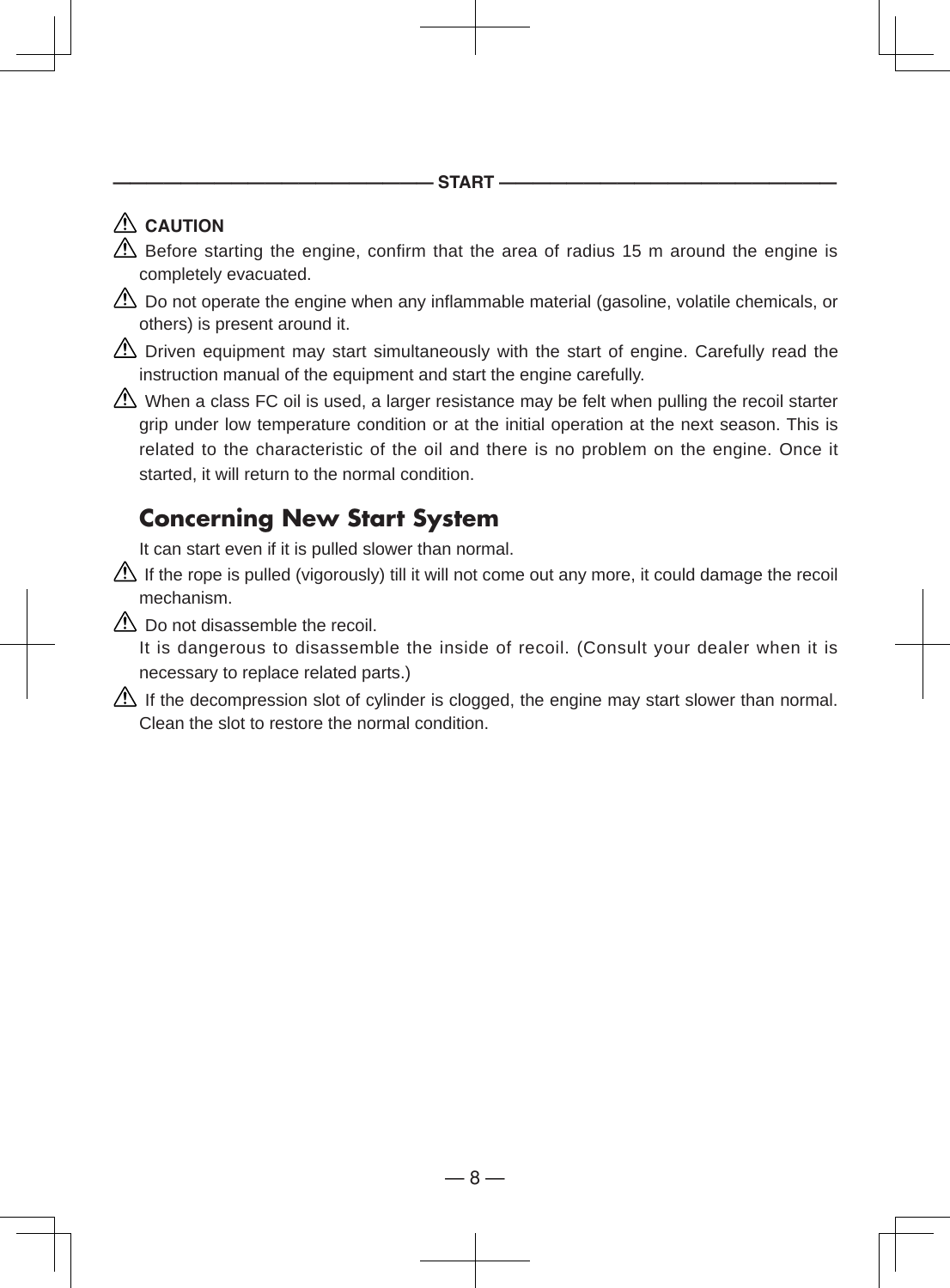- **1. Set the throttle lever at the slow speed position.**
- **2. Turn the engine switch to the "OFF" position.** (Switch position may vary depending on the specifications. Refer to the instruction manual of driven equipment.)

[In chase of a push button type switch, keep pressing ]<br>the push button till the engine stops completely. the push button till the engine stops completely.

- Replenish the fuel before using up completely. It will make easier at the next starting.
- When there is no subsequent work, drain the fuel from the fuel tank and restart the engine to use up the fuel remaining in the carburetor.



### **CAUTION**

- $\triangle$  Place the engine at a horizontal position when the driven equipment is not used at the rest time, or others, in summer season. (If the tank is tilted as much as the inside of fuel cap is submerged in the fuel, the fuel may leak.)
- $\triangle$  Do not touch the engine body, especially the muffler, during or immediately after stopping the operation. (There is risk of burn.)

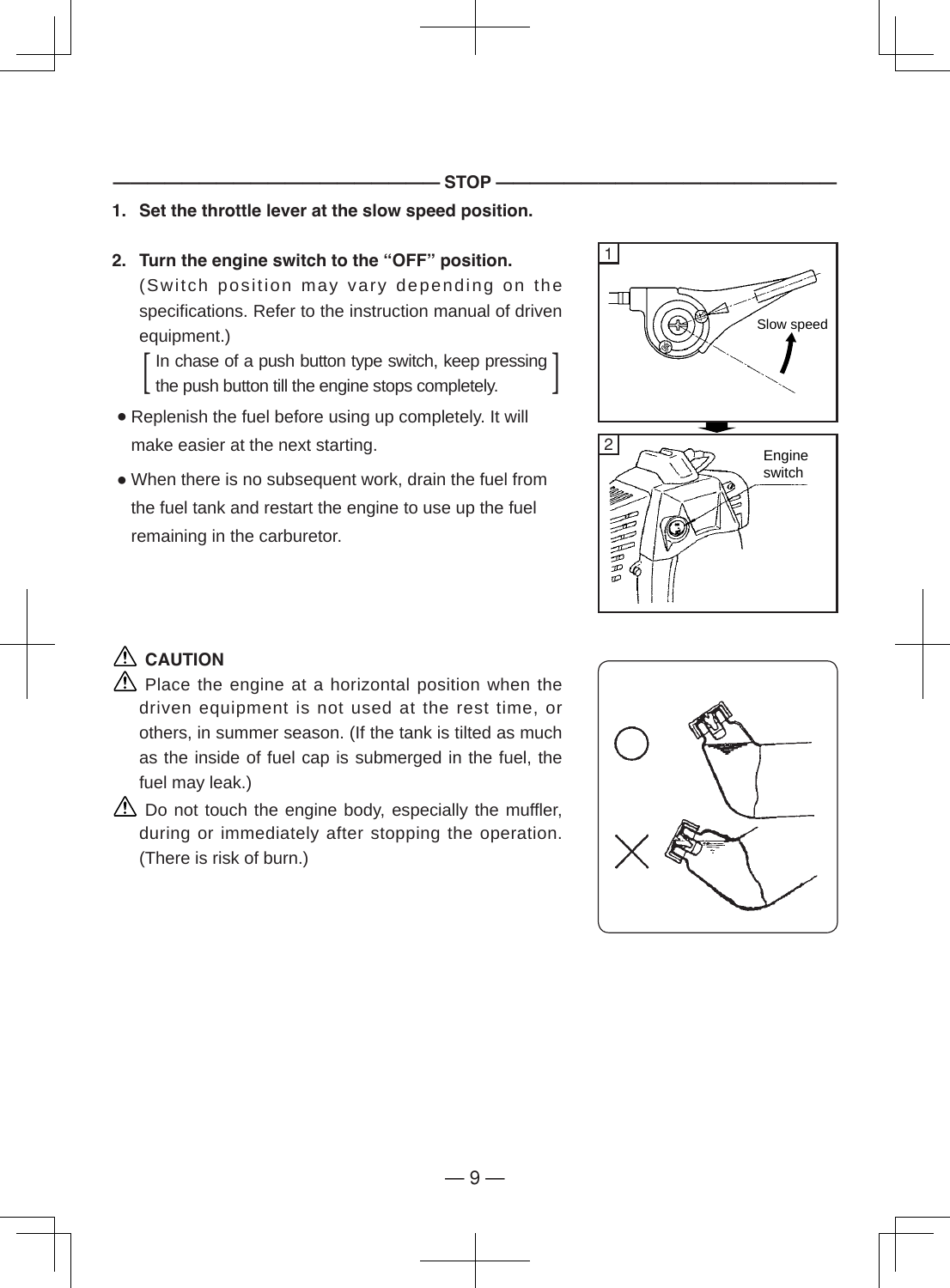### **PRECAUTIONS DURING OPERATION**

● After starting the engine, set the throttle lever at the slow speed position and warm up the engine for approx. 2~3 minute. As the engine worms up, the engine will be accelerated smoothly.



- Do not attempt to raise the engine speed abruptly immediately after the start because the lubrication oil may not be distributed yet all over the engine.
- If the throttle lever is turned to the fully opened position, the revolution speed picks up to a considerably higher level, which could not only shorten the life of engine but also cause trouble. It should be avoided to race the engine at high speed under no load condition or raise the speed unnecessarily.

### **CAUTION**

- $\triangle$  Before starting operation, make sure to inspect the engine in accordance with the "Inspection before starting the engine".
- $\Delta$  Do not operate the engine at the indoor or a place with poor ventilation. (Exhaust gas contains odorless and harmful carbon monoxide.)
- $\Delta$  Do not insert in or approach hands or foot at the moving or rotating sections.
- $\langle \cdot \rangle$  Stop the engine immediately if it has been discovered any leakage of fuel or gas from the carburetor, muffler, fuel tank, crankcase, cylinder or mating face at respective sections. (Contact a dealer or service center for repair.)
- $\triangle$  Do not change the setting revolution speed of engine unnecessarily.
- $\triangle$   $\bullet$  Be careful not to touch highly heated muffler or sections on the engine to avoid possible risk of burn.
- $\mathbb{A}\rightarrow$  Do not operate the engine while withered grasses, leaves or other inflammable substances are sticking in or around the muffler cover.
- $\triangle$  Do not touch the ignition plug cap or high-voltage cord during operation. (There is risk of electric shock or physical injury.)
- $\langle \cdot \rangle$  Do not operate the engine with the muffler or air cleaner cover removed.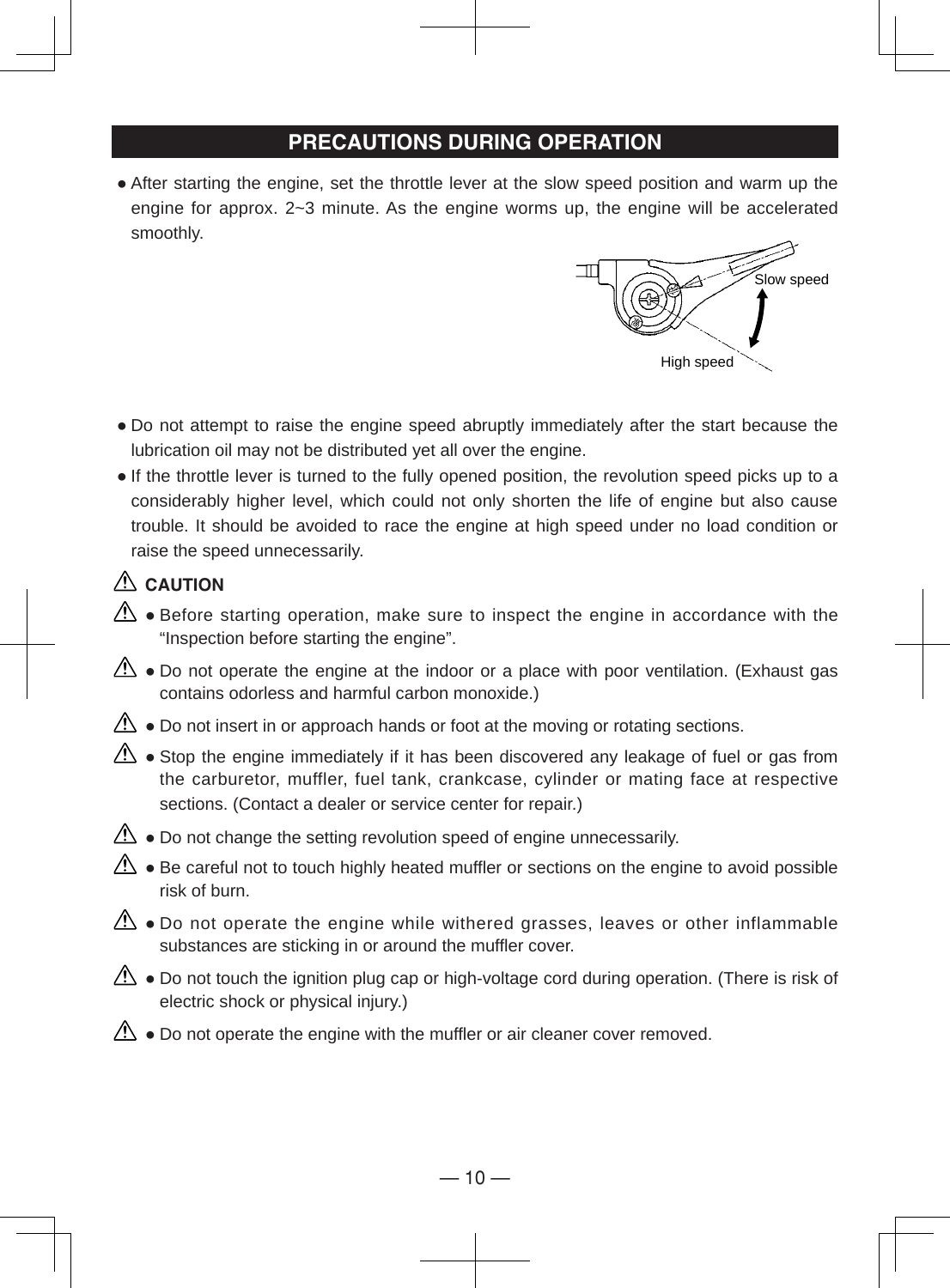#### **ADJUSTING THE CARBURETOR**

- $\triangle$  Engine revolution speed is adjusted at the optimum condition before shipping from the factory. It should be adjusted only when it fails to operate properly. (Consult your dealer when adjustment is necessary.)
- 1. Use the slow speed adjusting screw to adjust the slow speed revolutions.
	- Right turns: Increase the revolution speed.
	- Left turns: Slow down the revolution speed.
- $\triangle$  Increasing the slow revolution excessively causes the driven equipment unable to stop even if the throttle lever is returned. The revolution speed should not be increased excessively.
- 2. In case with the slow speed fuel adjusting screw Normal position is where it is returned by one turn from the fully closed position (right turn).
	- Right turns: Increase the thickness of fuel.
	- Left turns: Decrease the thickness of fuel.
- 3. In case with the high speed fuel adjustment screw
	- Right turns: Decrease the thickness of fuel.
	- Left turns: Increase the thickness of fuel.
- $\triangle$  Fuel adjustment for the carburetor is completed at the optimum condition before shipping from the factory. When it is necessary to adjust, consult your dealer.

 $\triangle$  Do not decrease the thickness of fuel too much. (It could result in the seizure trouble of engine.)

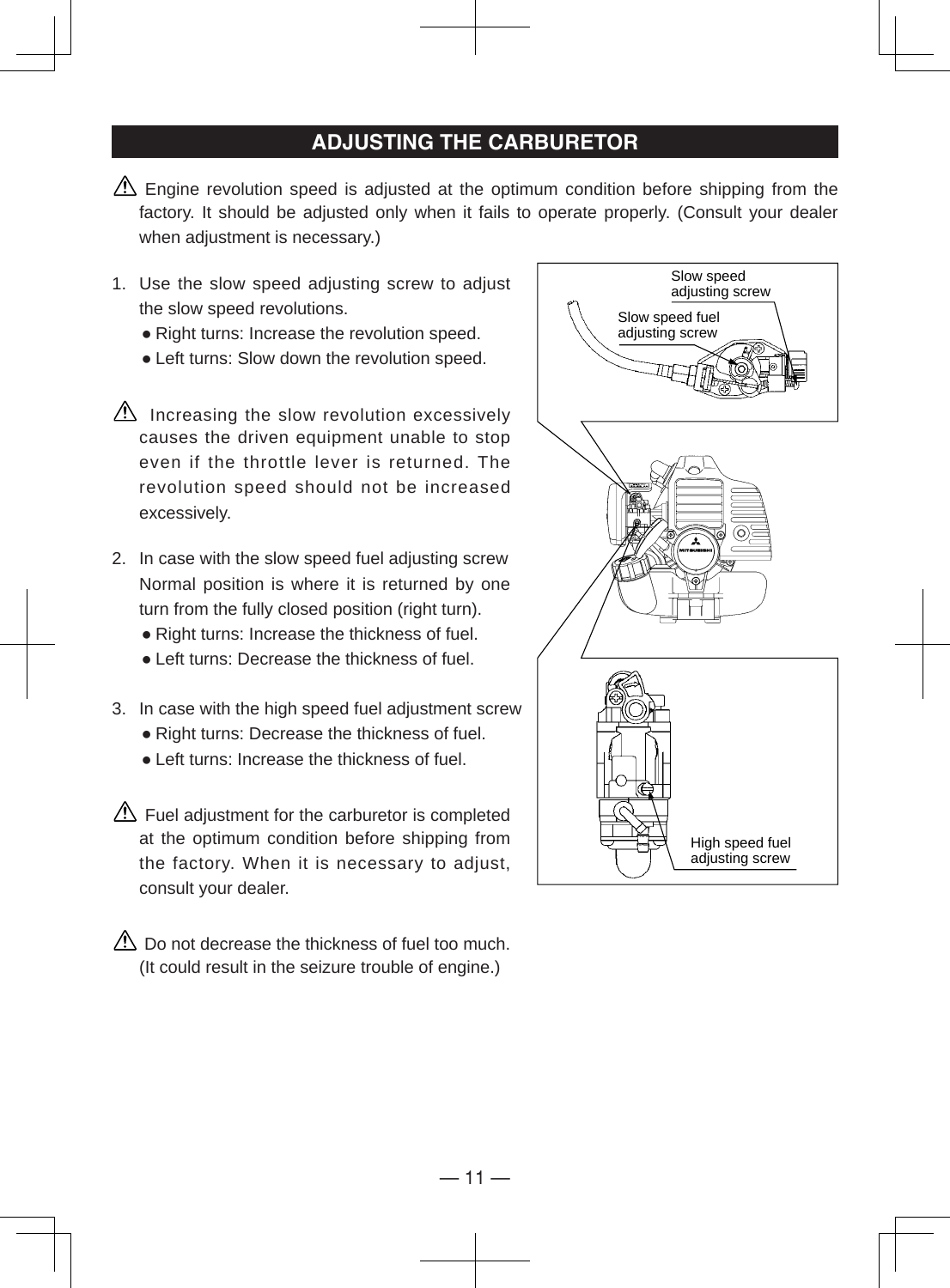### **INSPECTION AND SERVICE**

Table of regular inspections

| Time<br>Item                                                  | Before Each<br>Operation | At Every<br>50-hour | At Every<br>100-hour | 2 Years |
|---------------------------------------------------------------|--------------------------|---------------------|----------------------|---------|
| Inspection and retightening of bolts, nuts                    |                          |                     |                      |         |
| Inspection of fuel leakage                                    |                          |                     |                      |         |
| Inspection, cleaning of air cleaner                           |                          |                     |                      |         |
| Cleaning at cooling air inlet, cooling fin and around muffler |                          |                     |                      |         |
| Inspection, cleaning of ignition plug                         |                          |                     |                      |         |
| Inspection, cleaning of fuel filter                           |                          |                     |                      |         |
| Removal of carbon from muffler, cylinder                      |                          |                     |                      |         |
| Cleaning of spark arrestor                                    |                          |                     |                      |         |
| Replacement of ignition plug                                  |                          |                     |                      |         |
| Replacement of fuel piping (fuel pipe and grommet)            |                          |                     |                      |         |

#### $\blacksquare$  INSPECTION AND SERVICE BEFORE EACH OPERATION **—**

#### Cleaning of air cleaner

Wash the element with white kerosene and then immerse it in engine oil. Squeeze it tightly by a single hand.



**Use of fire is strictly prohibited**

Cleaning and service at respective sections

Clean at around the muffler.

Clean the cooling fins and the cooling air inlet.

Inspect and retighten bolts and nuts.

Inspect the fuel leakage.

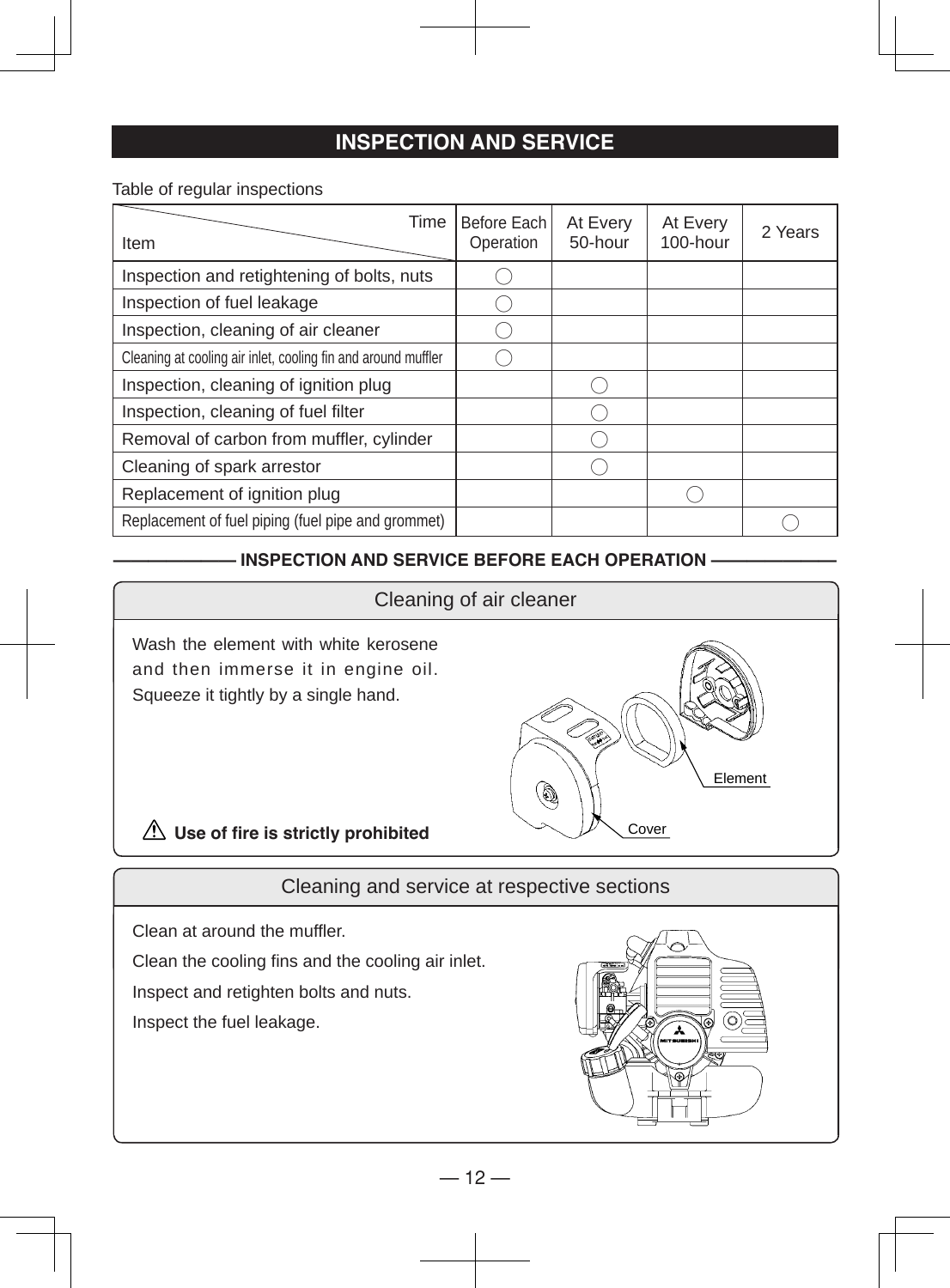#### **INSPECTION AND SERVICE AT EVERY 50-HOUR -**



Using a piece of wire, or the likes, pull out the fuel filter and wash with clean white kerosene. When it is fouled heavily, replace the filter and also wash the tank inside.



#### **Use of fire is strictly prohibited**

Carbon removal

Remove carbon from the muffler in-/outlet, cylinder and piston.

This work requires engine servicing skill and some tools. Consult the dealer or nearest service center.

### $\triangle$  CAUTIONS DURING INSPECTION **·**

- $\triangle$  Disconnect the ignition plug wires before inspection or adjustment to prevent unexpected start of engine.
- $\Delta$  Do not touch the engine immediately after operation to prevent burn.
- $\Delta$  Use of fire is strictly prohibited when handling the fuel (gasoline).
- $\triangle$  Make sure to clean spilled fuel sufficiently before using the engine.
- $\triangle$  Do not wash the engine with water.
- $\triangle$  Do not change the setting revolution speed carelessly. (Consult your dealer when changing the revolution speed.)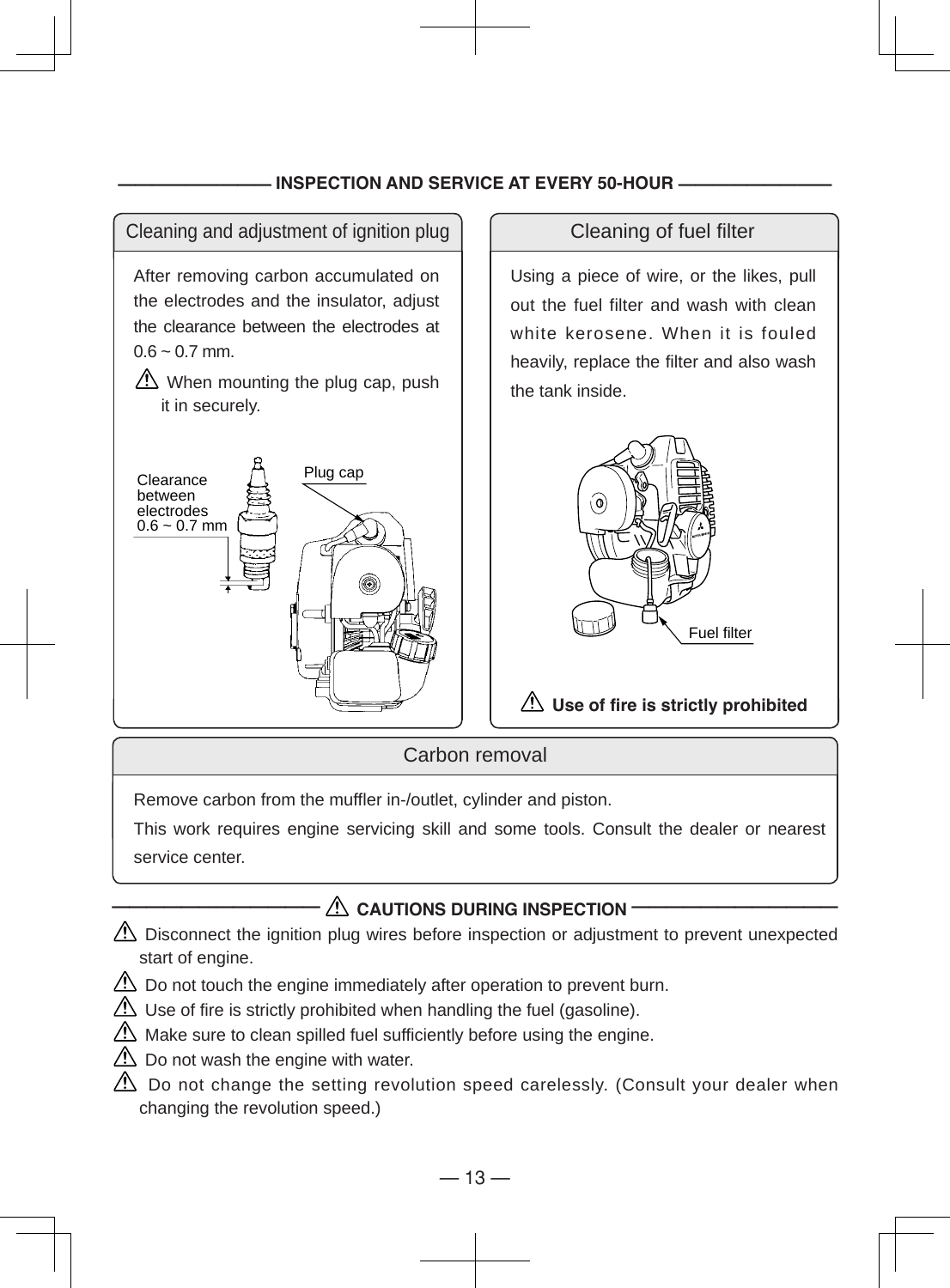#### **LONG-TIME STORING**

When releasing the engine from operation for more than 30 days, it must be serviced and stored as follows with care to prevent the starting trouble or malfunction due to degeneration of fuel.

- 1. Drain the fuel from the fuel tank and start to run the engine till it is stopped due to use-up of fuel.
- 2. Wash the inside of fuel tank and fuel filter with white kerosene.

#### **Use of fire is strictly prohibited**

- 3. Removing the ignition plug, inject a small quantity of new engine oil through the plughole. After idling slowly for few revolutions operating the recoil starter, install the ignition plug. Pull the recoil starter again and stop it at the position where it is felt heavy.
- 4. Clean the external surfaces with soft cloth and store it at a dry place free from fires.
- **If the unit is left over without draining fuel, impurities in the fuel could clog the fuel passages such as the carburetor, fuel filter, or others, and cause engine troubles. Make sure to drain the fuel when storing the unit for a long period of time.**

 $\triangle$  Sufficient care must be taken not to use fires at the vicinity when handling the fuel.

### **APPLICABLE MODELS**

- TL Series ......................... **MFD/PFD/PSD/PVD**
- TL\*\*1 Series ................. **DD/FD/SD/VD**
- TB Series ......................... **PDD/PFD/PSD**
- TU Series ........................ **PFD**
- TS Series ......................... **PDD/PFD/PSD**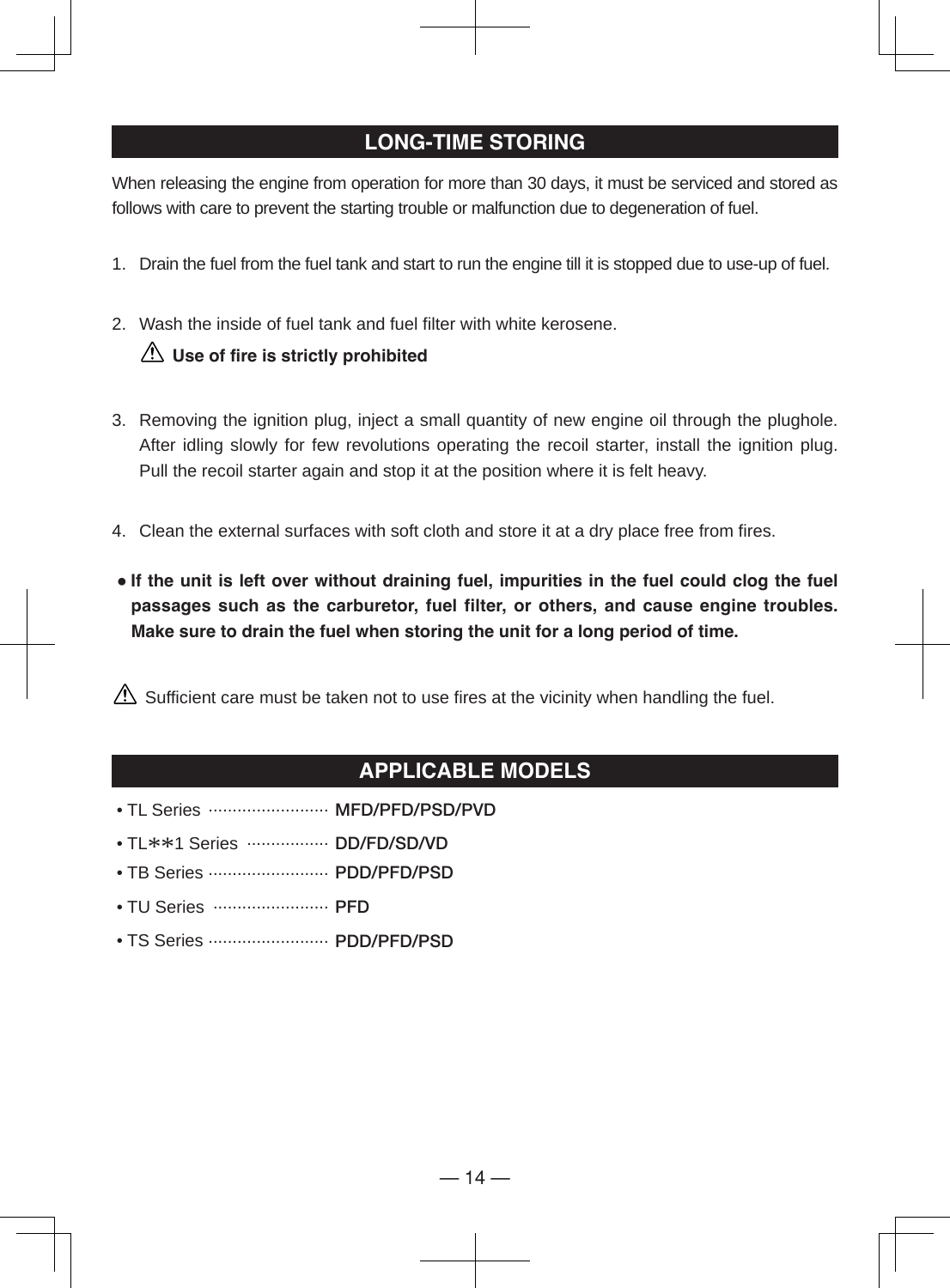# MEMO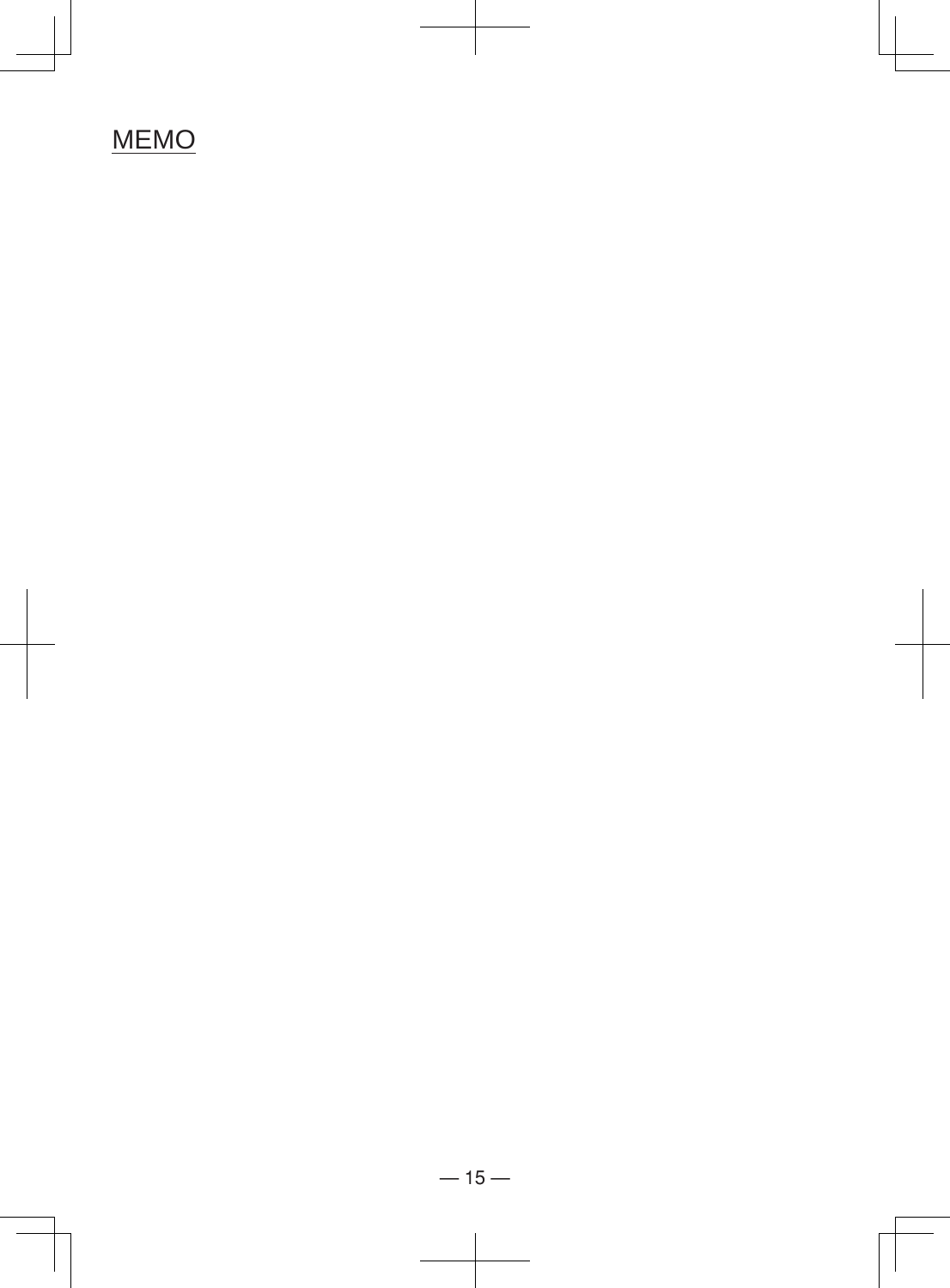The Company reserves the right to change or correct the contents of this manual without prior notice or obligation.

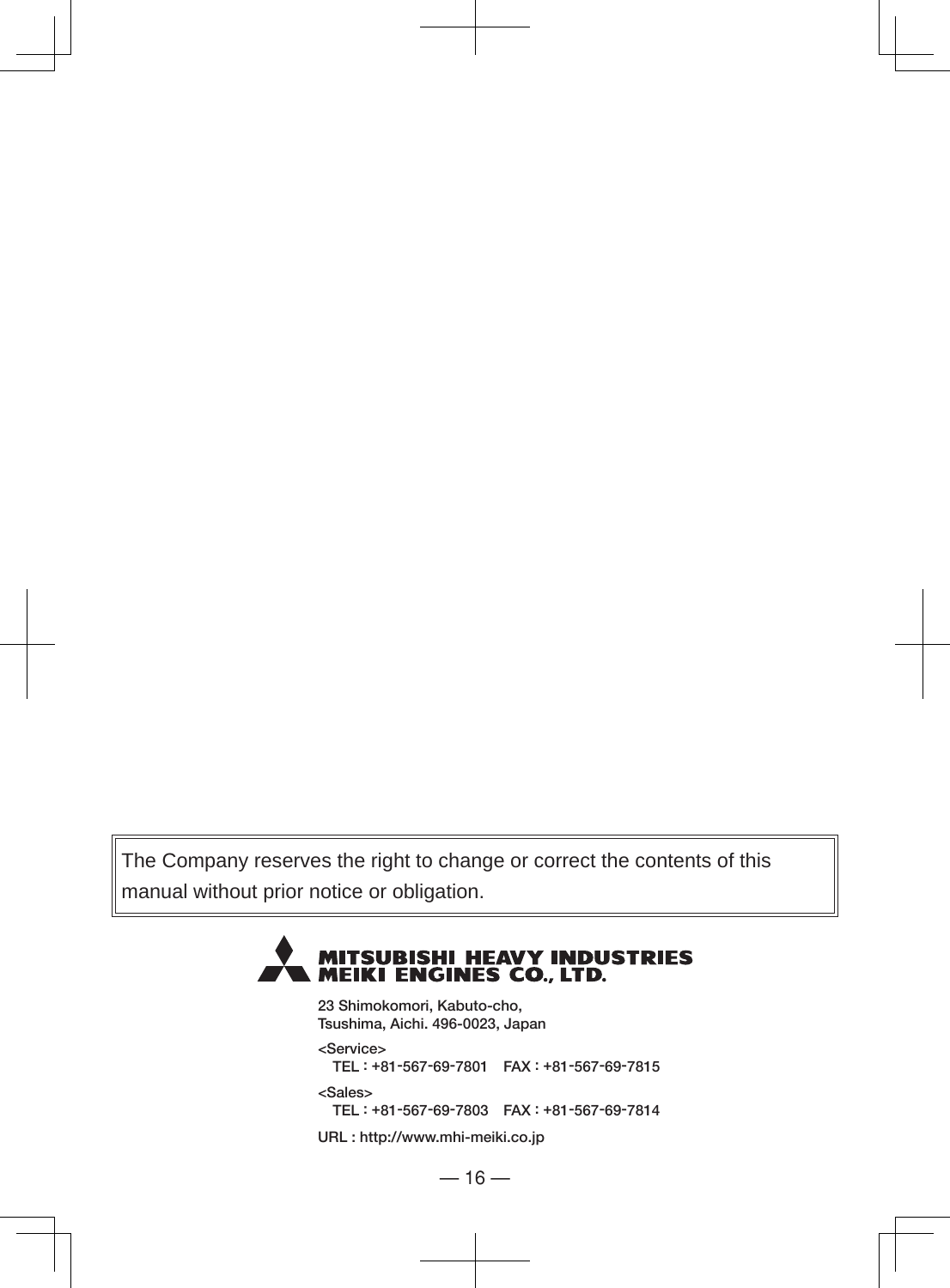# **TABLE DES MATIERES**

| POUR UTILISER LE MOTEUR EN TOUTE SÉCURITÉ  18 |  |
|-----------------------------------------------|--|
|                                               |  |
|                                               |  |
| COMMENT DÉMARRER ET ARRÊTER LE MOTEUR  22     |  |
|                                               |  |
|                                               |  |
|                                               |  |
|                                               |  |
| MODÈLES AUXQUELS LE PRÉSENT                   |  |
| MANUEL D'UTILISATION EST APPLICABLE  30       |  |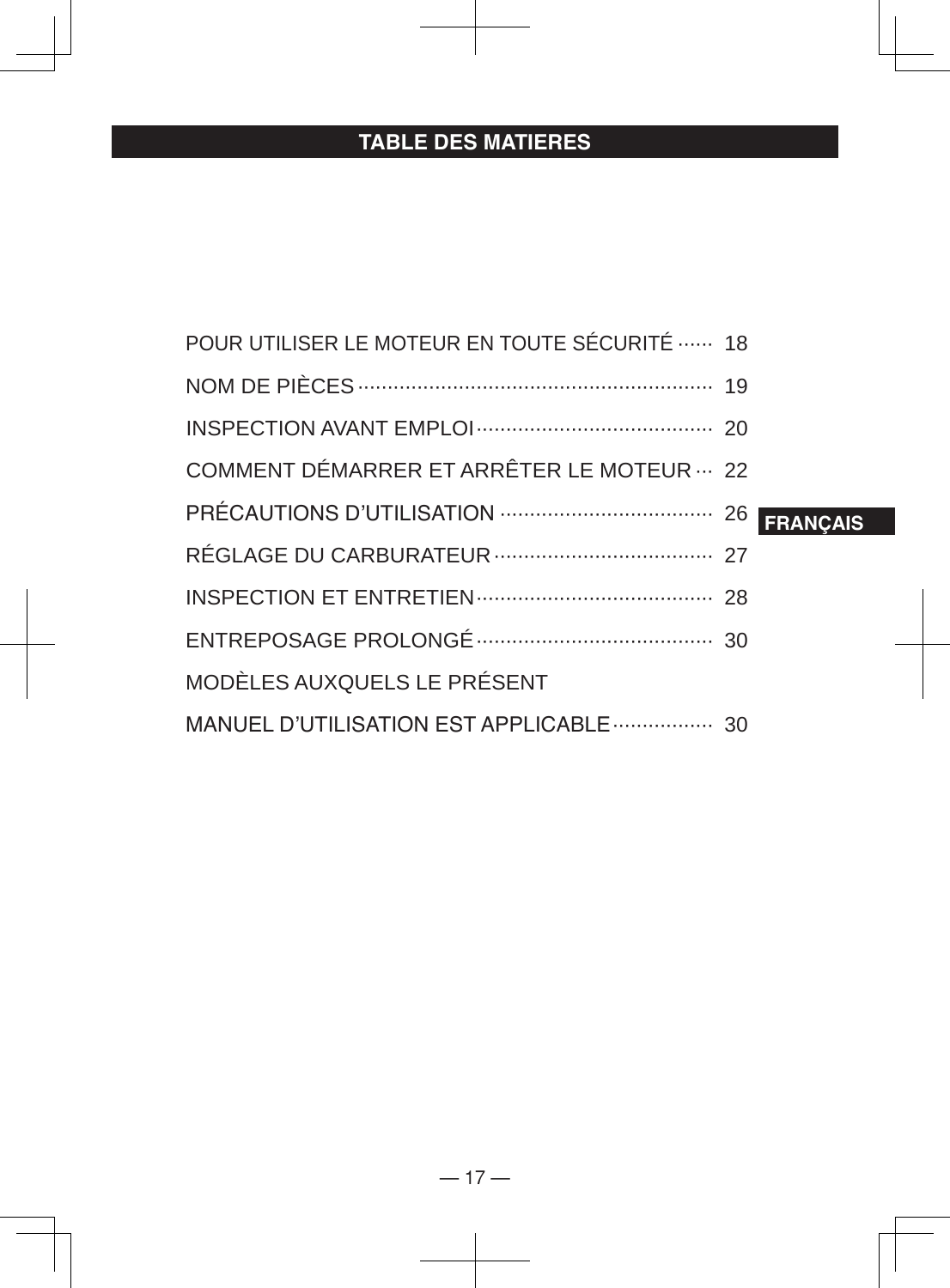# **POUR UTILISER LE MOTEUR EN TOUTE SÉCURITÉ**

#### **Comme les consignes portant le symbole! sont d'une grande importance pour la sécurité, les respecter impérativement.**

| $\bigtriangleup$ avertissement -                                                                                                                                                                                                                                                                                                               |
|------------------------------------------------------------------------------------------------------------------------------------------------------------------------------------------------------------------------------------------------------------------------------------------------------------------------------------------------|
| Ne pas confier la manipulation du moteur à une personne qui n'a pas bien saisi le<br>contenu du ce manuel d'utilisation.                                                                                                                                                                                                                       |
| Ne pas faire fonctionner le moteur à l'intérieur d'un bâtiment et dans un endroit mal aéré (Les<br>gaz d'échappement contiennent de l'oxyde de carbone, qui est inodore et nuisible.).                                                                                                                                                         |
| $\langle \cdot \rangle$ • Ne pas mettre les mains et les pieds près de ou dans les parties mobiles ou tournantes.                                                                                                                                                                                                                              |
| $\Delta$ • L'essence ne doit pas être gardée, répandue ou utilisée près du feu ou d'un appareil<br>utilisant une veilleuse ou produisant des étincelles (appareil de chauffage, four, chauffe-<br>eau). Il y a un risque d'explosion.                                                                                                          |
| L'appoint de carburant ne doit pas être effectué à l'intérieur d'un bâtiment ou dans un endroit<br>mal aéré.                                                                                                                                                                                                                                   |
| $\langle \cdot \rangle$ • Il est strictement interdit de procéder à l'appoint de carburant en fumant une cigarette.                                                                                                                                                                                                                            |
| Ne pas démonter le bouchon de réservoir de carburant et ne pas effectuer l'appoint de<br>carburant pendant le fonctionnement du moteur et pendant que le moteur est encore<br>chaud immédiatement après l'arrêt. (L'appoint de carburant doit être effectué après un<br>refroidissement d'au moins 2 minutes après l'arrêt du fonctionnement.) |
| Ne pas mettre le moteur en marche lorsque l'essence est répandue ou lorsqu'il y a une<br>odeur d'essence ou un risque d'explosion.                                                                                                                                                                                                             |
| Ne pas régler le régime de consigne du moteur sans raison utile.                                                                                                                                                                                                                                                                               |
| $\mathbb{A}$ • Ne pas vérifier les étincelles en démontant la bougie.                                                                                                                                                                                                                                                                          |
| $\Delta$ • Ne pas faire fonctionner le moteur en démontant le silencieux ou le couvercle de filtre à<br>air. (Le silencieux demande une attention particulière. Vérifier périodiquement le<br>desserrage des vis de montage, la détérioration et la fuite sur le silencieux et le réparer<br>ou remplacer en cas de défaut.)                   |
| $\Delta$ • Ne pas faire fonctionner le moteur lorsqu'il y a des herbes, des feuilles ou des objets<br>inflammables dans ou autour du silencieux.                                                                                                                                                                                               |
| $\Delta$ • Ne pas toucher au silencieux et aux parties du moteur lorsqu'ils sont chauds (risque de<br>brûlure).                                                                                                                                                                                                                                |
| $\mathbb{A}$ • Ne pas toucher au capuchon de bougie ou au cordon à haute tension pendant le<br>fonctionnement (Risque de choc causant une blessure).                                                                                                                                                                                           |
| $\langle \cdot \rangle$ • Lors de l'interruption du travail ou du déplacement, arrêter toujours le moteur.                                                                                                                                                                                                                                     |
| $\Delta$ • Ne pas faire fonctionner le moteur tout seul (Le moteur doit fonctionner toujours en état                                                                                                                                                                                                                                           |

monté sur la machine.)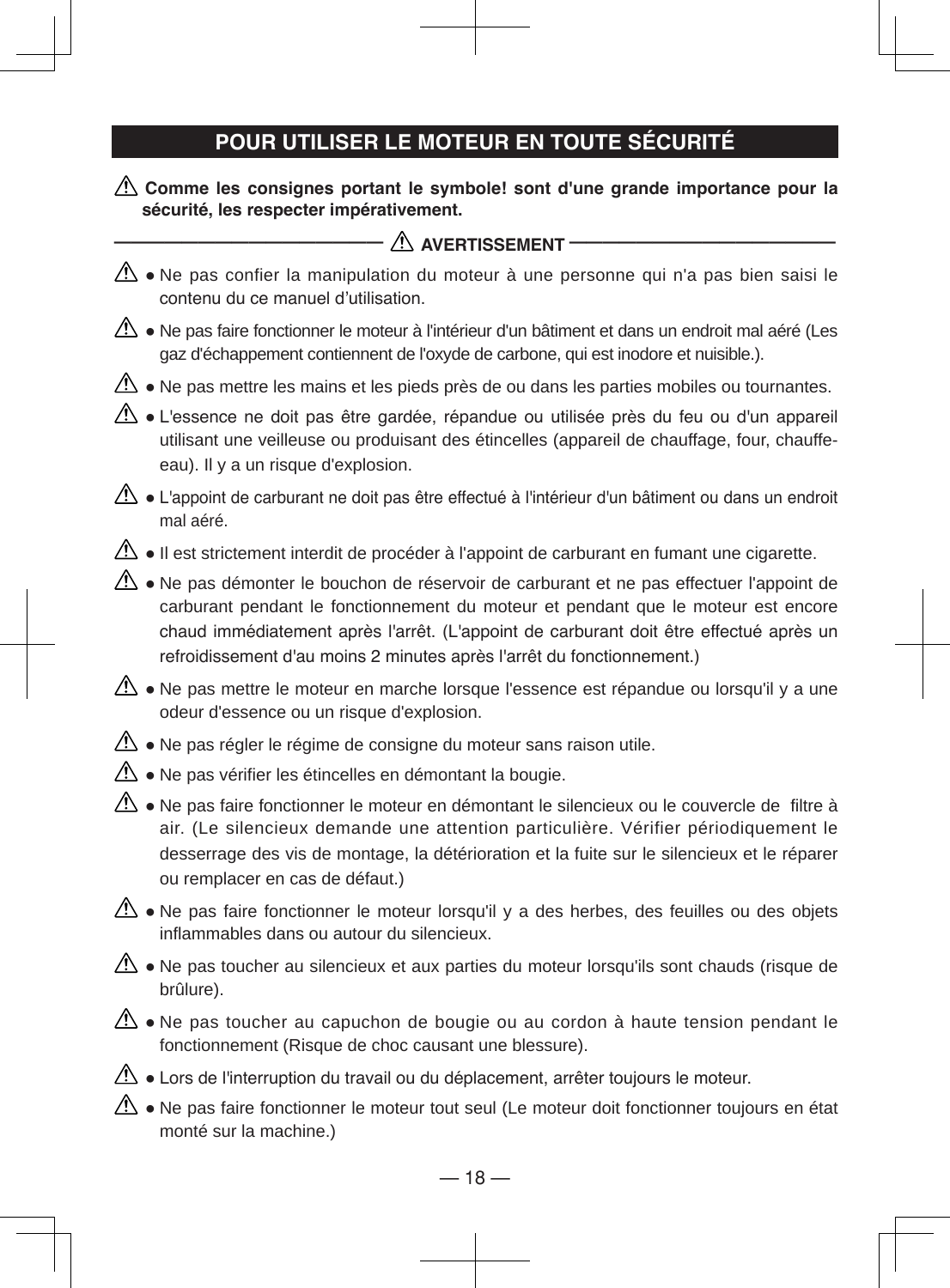### $\triangle$  attention

- $\triangle$  Contrôler fréquemment les pièces de la ligne de carburant pour vérifier qu'il n'y a pas de fissure, fuite, etc. Remplacer les pièces si nécessaire.
- $\triangle$  Enlever les salissures, herbes ou autres corps étrangers se trouvant au niveau des ailettes de refroidissement ou à l'orifice d'aspiration d'air de refroidissement. (Cette opération doit être effectuée après avoir arrêté le moteur et la machine.)
- $\langle \mathbf{A} \rangle$  Utiliser toujours de l'essence fraîche. (L'utilisation d'une vieille essence peut provoquer des dépôts dans le carburateur et peut causer un problème de fonctionnement.)
- $\triangle$  Avant de faire démarrer le moteur, s'assurer qu'il n'y a personne et aucun réservoir contenant de l'essence, etc. dans un rayon de 15 m.
- $\langle \mathbf{r} \rangle$  Utiliser des pièces de rechange originales de Moteur Essence Mitsubishi. L'utilisation des autres pièces peut causer la panne ou une usure précoce du moteur.

### **ATTENTION**

Les consignes importantes de sécurité données dans ce mode d'emploi n'englobent pas toutes les situations ou états qui peuvent se produire. Bien que nous ayons bien tenu compte de la sécurité du moteur, nous demandons aussi à ceux qui utilisent ou entretiennent le moteur de prendre des précautions suffisantes pour la sécurité.





### **NOM DE PIÈCES**

- ① Poignée de démarreur à main
- ② Levier de démarrage
- ③ Orifice d'aspiration d'air de refroidissement
- ④ Bouchon de réservoir de carburant
- ⑤ Réservoir de carburant
- ⑥ Silencieux
- ⑦ Orifice d'échappement (différents types selon les spécifications)
- ⑧ Commutateur de moteur
	- (différents types selon les spécifications)
- ⑨ Embrayage
- ⑩ Capuchon de bougie
- ⑪ Filtre à air
- ⑫ Carburateur
- ⑬ Bouton d'amorçage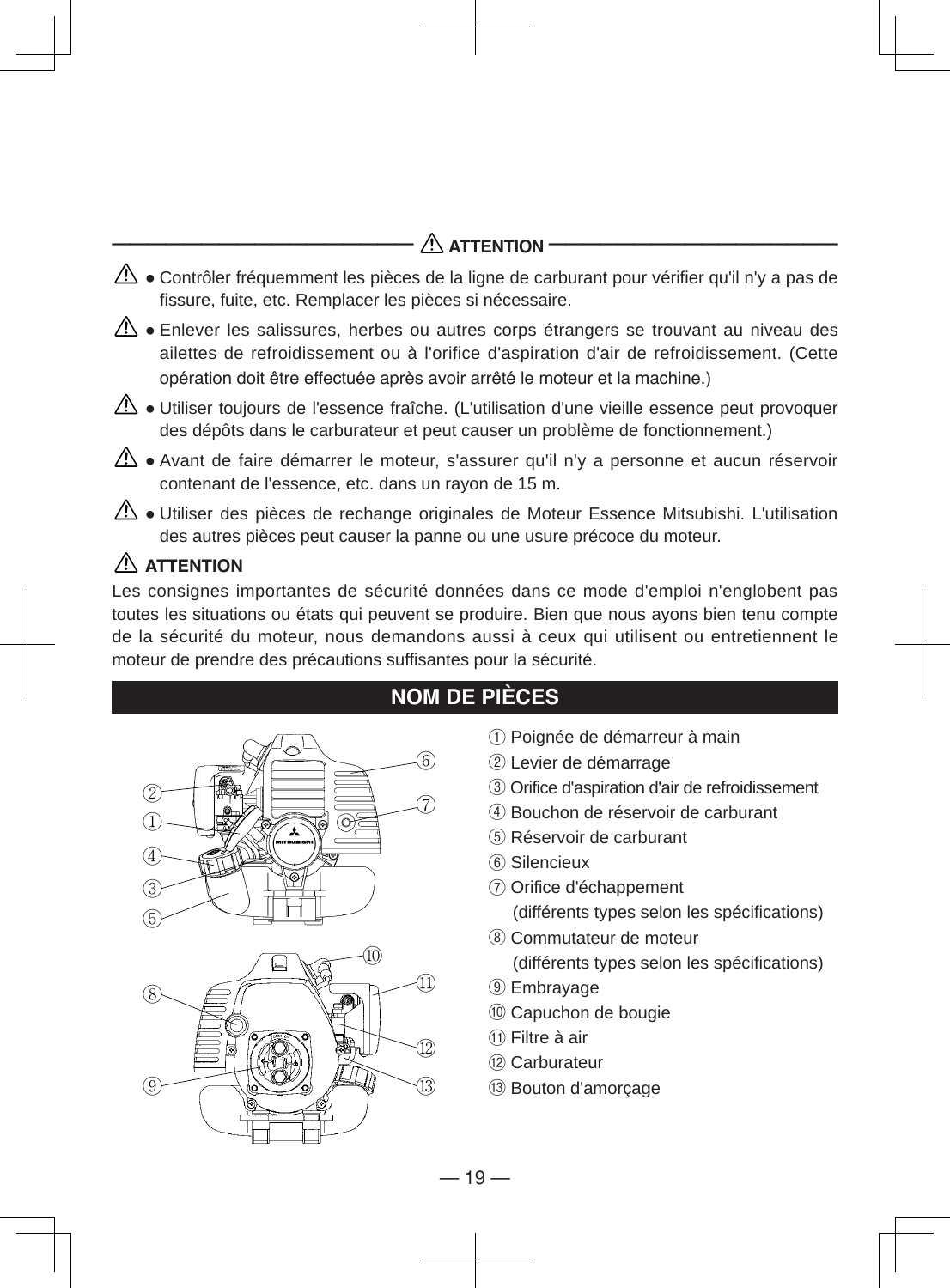### **INSPECTION AVANT EMPLOI**

#### **————————————————— CARBURANT ——————————————————**

Pour le carburant, un carburant mélangé, essence ordinaire pour véhicules – huile pour les moteurs à deux temps, est utilisé.

Proportion du mélange (proportion volumétrique)

Essence : Huile pour moteurs à deux temps 50 : 1 (Classe JASO FC ou Classe ISO-L-EGC)

- Il est possible d'utiliser également 25 : 1 (Classe JASO FB ou Classe ISO-L-EGB)
- Attention : Pour le rapport de mélange, il ne faut pas se tromper de classe ; Classe FB (25:1) ou Classe FC (50:1). Un mauvais rapport de mélange peut causer la panne du moteur.
- Ne pas utiliser les essences altérées (ayant une odeur acide). Ces essences provoquent des problèmes du moteur (mauvais démarrage, manque de puissance, etc.)
- Si le carburant est répandu, l'enlever toujours en essuyant la surface sur laquelle il est répandu. Sinon, le carburant répandu peut salir le vêtement ou causer un incendie.
- Ne pas utiliser les huiles pour les moteurs à 4 temps. (Ce type d'huile peut causer la salissure ou l'endommagement de la bougie, le grippage des segments de piston, le bouchage du silencieux, etc.)

### **ATTENTION**

● Lors de la manipulation de l'essence, faire attention au feu. (Risque d'explosion)

#### **————————— RÉGLAGE DU FIL DE COMMANDE DES GAZ ——————————**

Ajuster le jeu du fil de commande des gaz à 0.5 à 1,0 mm.

#### $\triangle$  SI LE JEU EST TROP IMPORTANT:

- Le démarrage peut devenir difficile.
- Le câble extérieur du fil de commande de gaz peut se détacher, ce qui peut causer une augmentation inattendue de la vitesse de rotation.

#### $\triangle$  SI LE JEU EST TROP FAIBLE:

● Il est possible que la machine ne s'arrête pas même si le levier de commande des gaz est remis à sa position initiale.

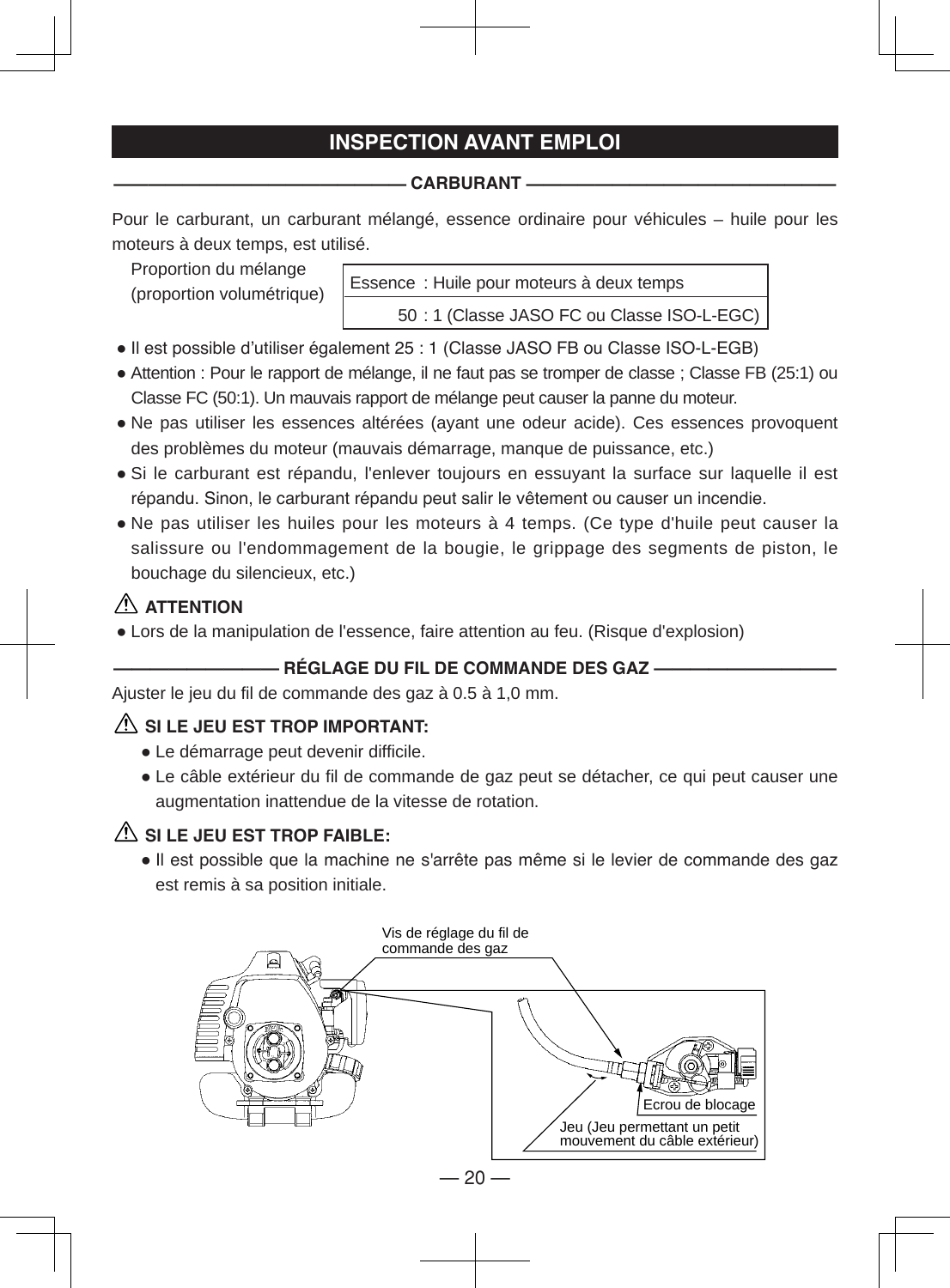#### **INSPECTION DES COMPOSANTS -**

Effectuer les contrôles mentionnés ci-dessous avant chaque mise en marche du moteur.

### **Vérification du carburant**

- Y a-t-il suffisamment de carburant dans le réservoir?
- Le carburant n'est-il pas trop vieux?
- Faire l'appoint de carburant correct conformément à la description donnée dans le paragraphe "Carburant".

### **ATTENTION**

- Faire attention au feu non seulement lors de l'appoint de carburant mais aussi pendant la manipulation du carburant. Risque d'incendie et d'explosion.
- Serrer correctement le bouchon de réservoir de carburant. Un mauvais serrage (serrage incliné) peut provoquer la fuite de carburant. Si le bouchon est correctement serré, il n'y a pas de fuite de carburant. (Sauf la série TL, qui est munie d'un bouchon à reniflard)

### **Vérification du filtre à air**

- L'élément filtrant du filtre à air est-il propre?
- Si l'élément est sali ou porte de l'huile séchée, effectuer le contrôle et l'entretien en se référant à la description de "Contrôle et entretien à effectuer avant chaque mise en marche", page 28.



#### **Inspection des vis et des écrous**

- N'y a-t-il pas de vis ou écrou desserré ou manquant dans chaque partie?
- En cas de desserrage ou manque, prendre les mesures nécessaires.

### **Inspection des blocages**

- Les ailettes de refroidissement, la zone autour du silencieux et l'orifice d'aspiration d'air de refroidissement ne sont-ils pas bloqués par des salissures, herbes, etc.?
- Les enlever si nécessaire.



#### **Inspection des tuyaux de carburant**

 ● Vérifier s'il n'y a des craquelures ou fissures sur le tuyau de carburant et la bague, une déconnexion ou fuite de carburant des joints sur le réservoir de carburant et carburateur.

#### **ATTENTION**

Les craquelures, fissures ou la déconnexion des joints peuvent causer un incendie ou une explosion à cause de la fuite de carburant. Réparer ou remplacer le tuyau de carburant et la bague endommagés.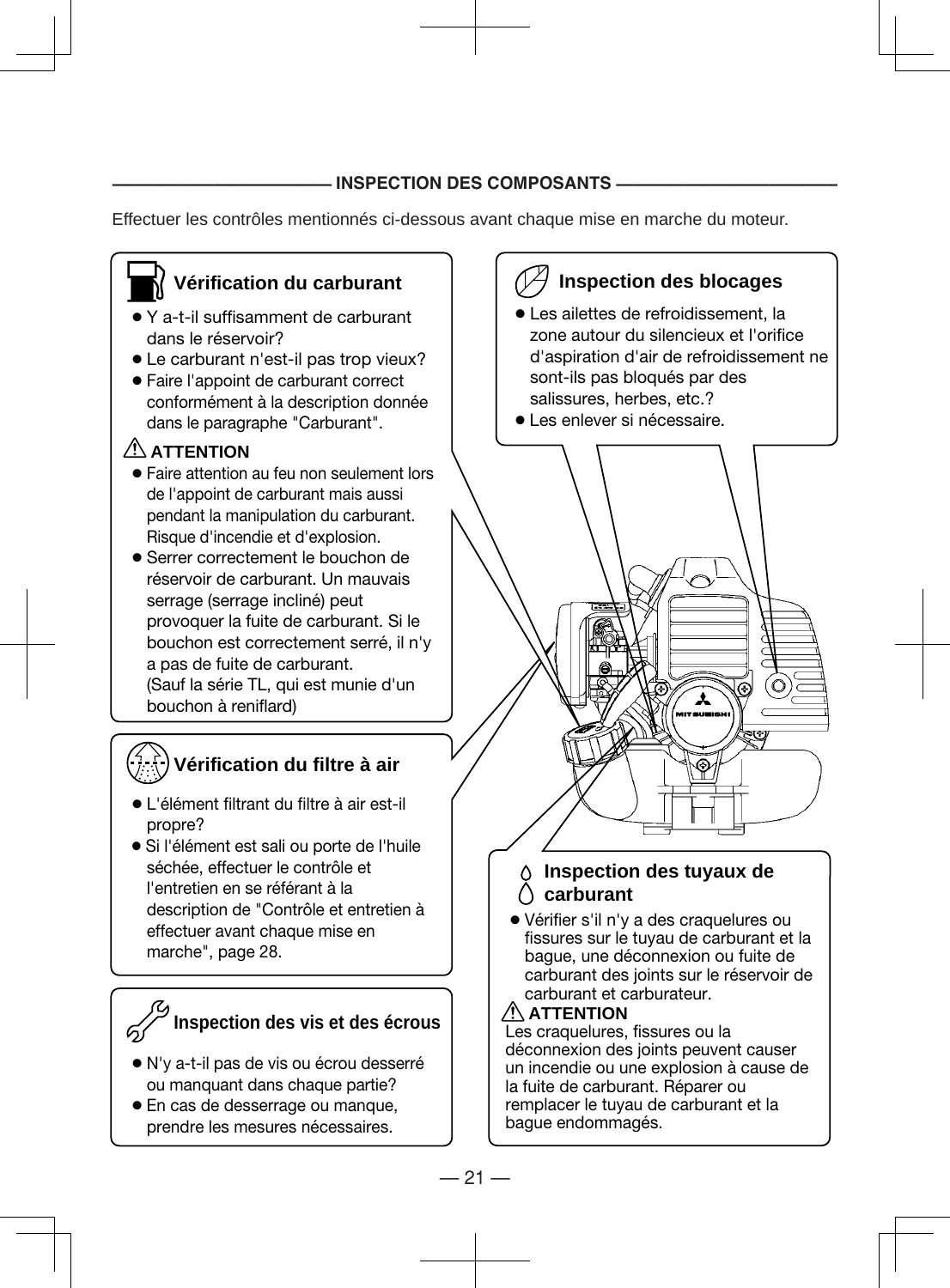### **COMMENT DÉMARRER ET ARRÊTER LE MOTEUR**

#### **——————————— DÉMARRAGE (CAS DE TYPE À STARTER) ——————————**

- **1. Mettre le commutateur de moteur sur le côté "ON".**
- **2. Mettre le levier de commande des gaz à la position "Faible vitesse".**
- **3. Appuyer à fond sur le bouton d'amorçage avec un doigt à plusieurs reprises (dix fois ou plus).**

Cette opération d'appui sur le bouton d'amorçage est effectuée pour puiser du carburant afin de faciliter le démarrage. Comme la structure permet de faire revenir au réservoir l'excès de carburant ainsi puisé, l'opération d'amorçage, même répétée excessivement, n'entraîne pas d'aspiration excessive de carburant. Par contre, un amorçage insuffisant peut causer un problème de démarrage. Il est donc conseillé d'effectuer l'amorçage suffisamment.

**4. Mettre le levier de starter à la position de fermeture complète (côté du repère ).**

S'il reste du carburant et que le moteur soit encore chaud, mettre le levier de starter à la position d'ouverture complète (côté du repère ).

- **5. En maintenant le moteur vers le bas, tenir la**  poignée de démarreur à main et la tirer **vigoureusement.**
- **6. Après le démarrage, mettre le levier de starter progressivement à la position d'ouverture complète (côté du repère ) tout en observant l'état de fonctionnement du moteur.**

Si le moteur émet seulement un bruit de moteur sans démarrer, mettre le levier de starter à la position d'ouverture complète et tirer de nouveau la poignée de démarreur vigoureusement.

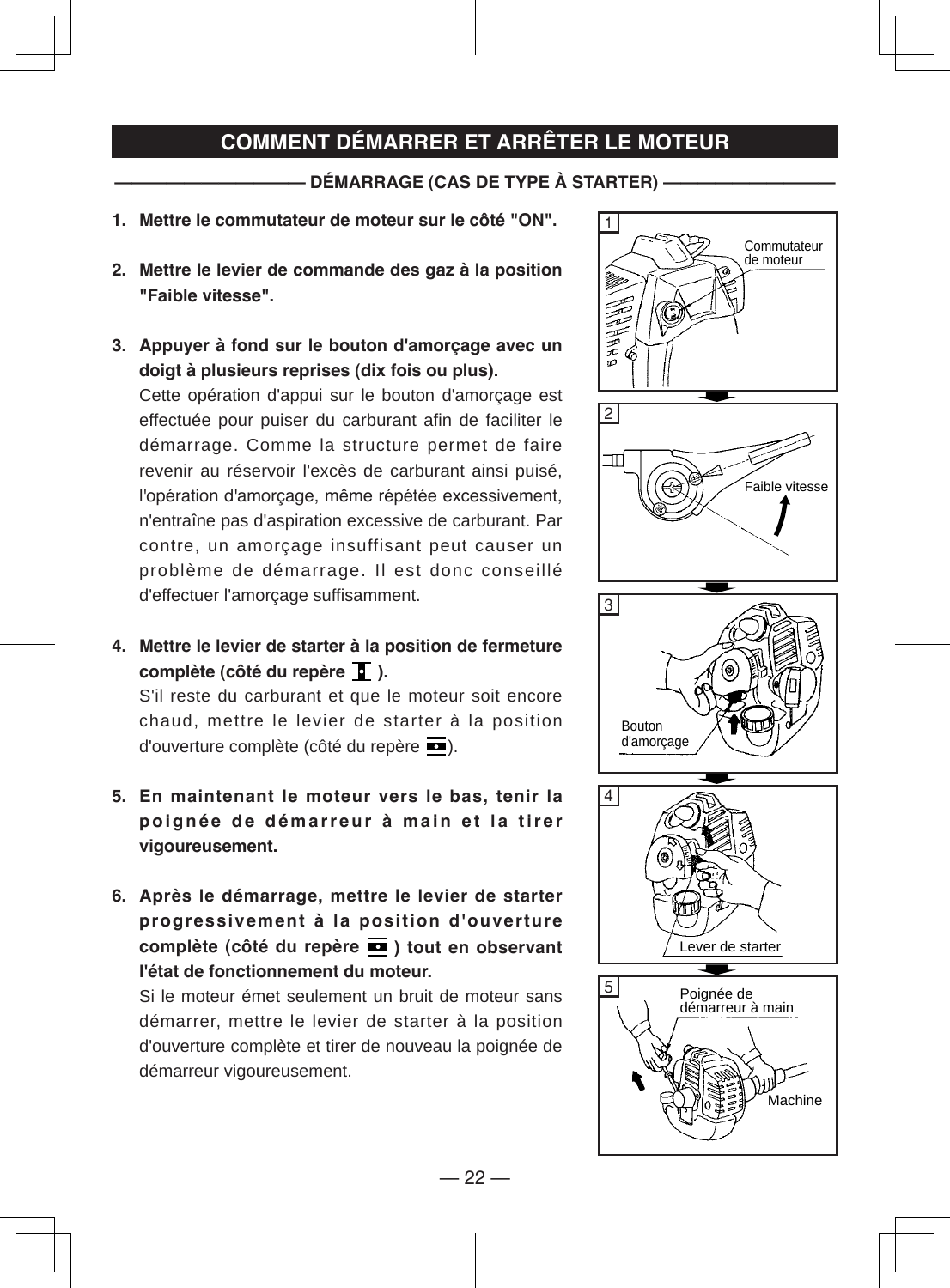#### **—————— DÉMARRAGE (CAS DE TYPE À LEVIER DE DÉMARRAGE) ——————**

- **1. Mettre le commutateur de moteur sur le côté "ON".**
- **2. Mettre le levier de commande des gaz à la position "Faible vitesse".**
- **3. Appuyer à fond sur le bouton d'amorçage avec un doigt à plusieurs reprises (dix fois ou plus).**

Cette opération d'appui sur le bouton d'amorçage est effectuée pour puiser du carburant afin de faciliter le démarrage. Comme la structure permet de faire revenir au réservoir l'excès de carburant ainsi puisé, l'opération d'amorçage, même répétée excessivement, n'entraîne pas d'aspiration excessive de carburant. Par contre, un amorçage insuffisant peut causer un problème de démarrage. Il est donc conseillé d'effectuer l'amorçage suffisamment.

**4. Tourner le levier de démarrage du carburateur à la position de démarrage.**

Si le moteur est encore chaud (pendant 15 minutes après l'arrêt), cette manipulation du levier n'est pas nécessaire (laisser le levier à la position de marche).

Selon les spécifications, le levier se trouve sur le  $\langle \text{ côt\'e du fil de commande des gaz. } \rangle$ 

**5. En maintenant le moteur vers le bas, tenir la**  poignée de démarreur à main et la tirer **vigoureusement.**

### ① Si le moteur démarre mais s'arrête par **ATTENTION**

la suite : ou

② Si le moteur ne démarre pas même si l'on tire le démarreur 7 ou 8 fois :

Remettre le levier de démarrage à la position de marche puis tirer le démarreur.

**6. Si le moteur démarre, déplacer légèrement le levier de commande des gaz vers le côté "Grande vitesse", alors, le levier de démarrage revient à la position de marche. Laisser fonctionner le moteur dans cet état pendant 2 ou 3 minutes pour le réchauffer.**

En observant l'état de fonctionnement du moteur, déplacer le levier de commande des gaz de façon à obtenir la vitesse de rotation voulue.

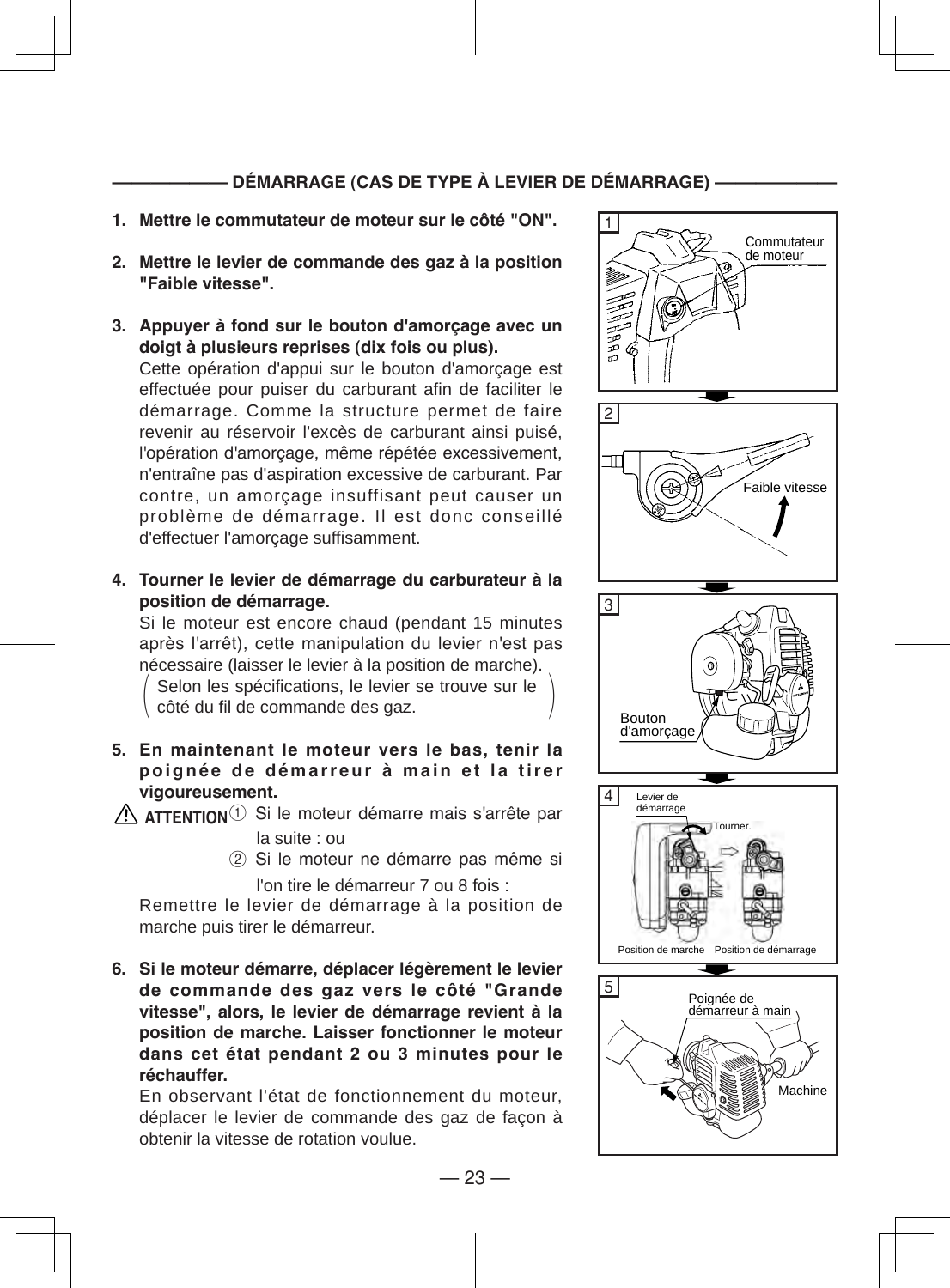**————————————————— DÉMARRAGE —————————————————**

### **ATTENTION**

 $\triangle$  Lors du démarrage du moteur, s'assurer qu'il n'y a personne dans un rayon de 15 m.

 $\triangle$ Ne pas faire fonctionner le moteur près d'une substance inflammable (essence, produits chimiques volatils, etc.).

 $\Delta$ Il arrive que la machine se mette à fonctionner dès le démarrage du moteur. Lire bien le mode d'emploi de la machine et procéder au démarrage avec précaution.

 $\Delta$ Lors de l'utilisation d'une huile de la classe FC, le démarreur peut devenir lourd lorsqu'on le tire quand il fait froid ou lors du premier démarrage de la saison suivante. Il s'agit de la particularité de l'huile utilisée et non d'un défaut du moteur. Une fois que le moteur démarre, ce problème sera résolu.

# **Concernant le Nouveau système de démarreur**

Le démarrage est possible même si l'on tire le démarreur plus lentement que d'habitude.

 $\triangle$  Le tirage excessif (avec force) de la corde peut causer une panne.

 $\triangle$ Ne pas démonter le démarreur.

Il est dangereux de démonter les pièces internes du démarreur. (Pour le remplacement des pièces, contacter le magasin de vente (concessionnaire) auquel vous avez acheté ce produit.)

 $\Delta$ Si la rainure de décompression du cylindre est bouchée, le moteur peut démarrer plus lentement que d'habitude. Si un tel phénomène se présente, nettoyer la rainure de décompression dans le cylindre pour résoudre le problème.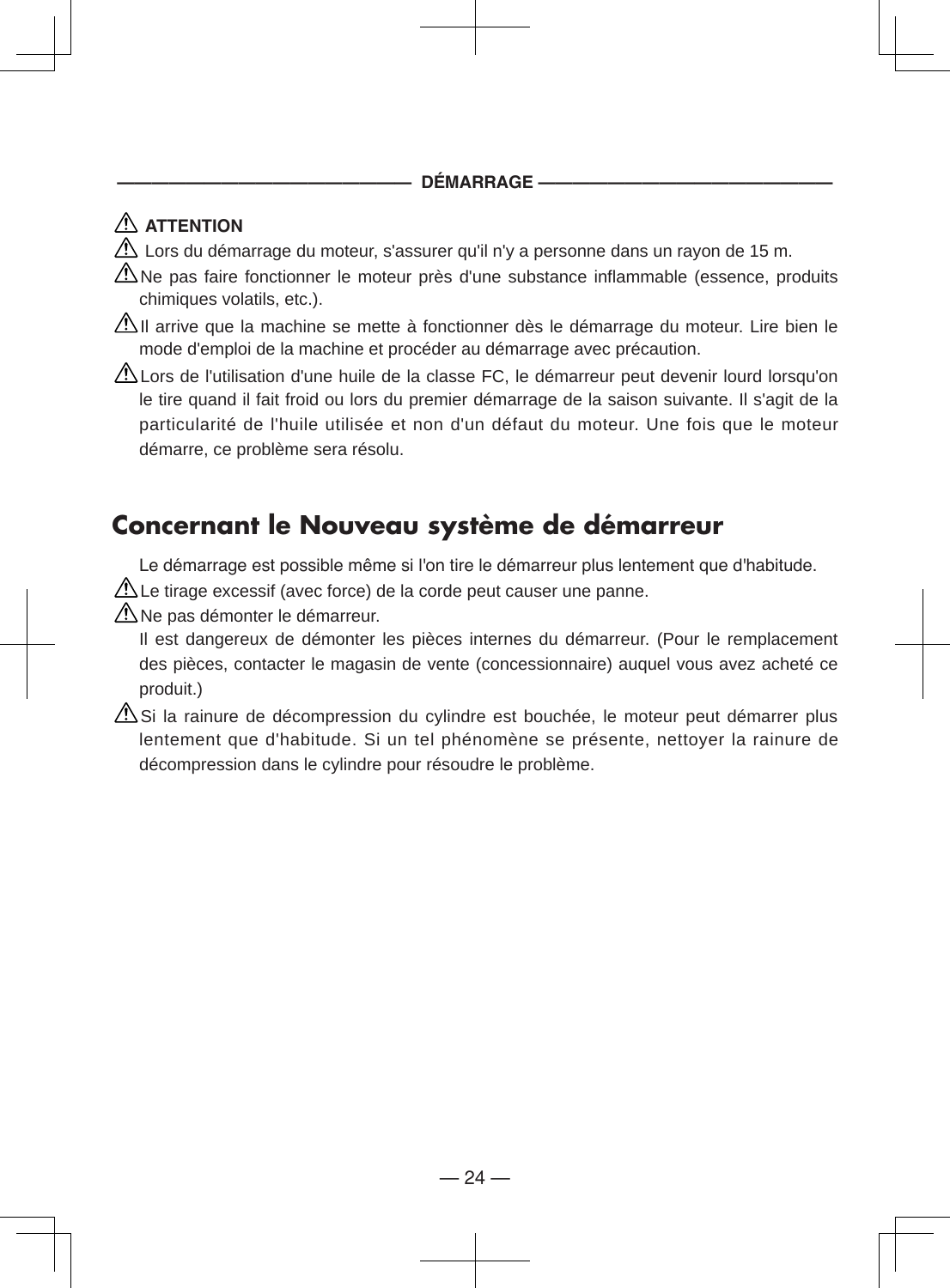- **1. Mettre le levier de commande des gaz à la position "Faible vitesse".**
- **2. Mettre le commutateur de moteur sur le côté "OFF".**

(La position du commutateur peut être différente selon les spécifications. Voir le manuel d'utilisation de la machine.)

Dans le cas d'interrupteur à bouton poussoir, continuer à appuyer sur le bouton jusqu'à l'arrêt complet du moteur. Dans le cas d'interrupteur à bouton poussoir,<br>continuer à appuyer sur le bouton jusqu'à l'arrêt<br>complet du moteur.

- Pour faciliter le prochain démarrage, faire l'appoint de carburant avant que ce dernier ne s'épuise complètement.
- Lorsqu'il n'y a plus de travail prévu, vider le réservoir de carburant, puis démarrer le moteur de nouveau pour consommer tout carburant restant dans le carburateur.



# **ATTENTION**

- $\triangle$  Pendant l'utilisation en été, si la machine n'est pas utilisée pendant le repos, etc., placer la machine de façon à ce que le moteur se trouve en position horizontale. (En cas de bouchon de réservoir du type à reniflard (TL), le carburant peut fuir si le carburant atteint le bouchon.
- $\triangle$ Pendant le fonctionnement et immédiatement après l'arrêt, éviter de toucher au corps du moteur, surtout au silencieux. (Risque de brûlure.)

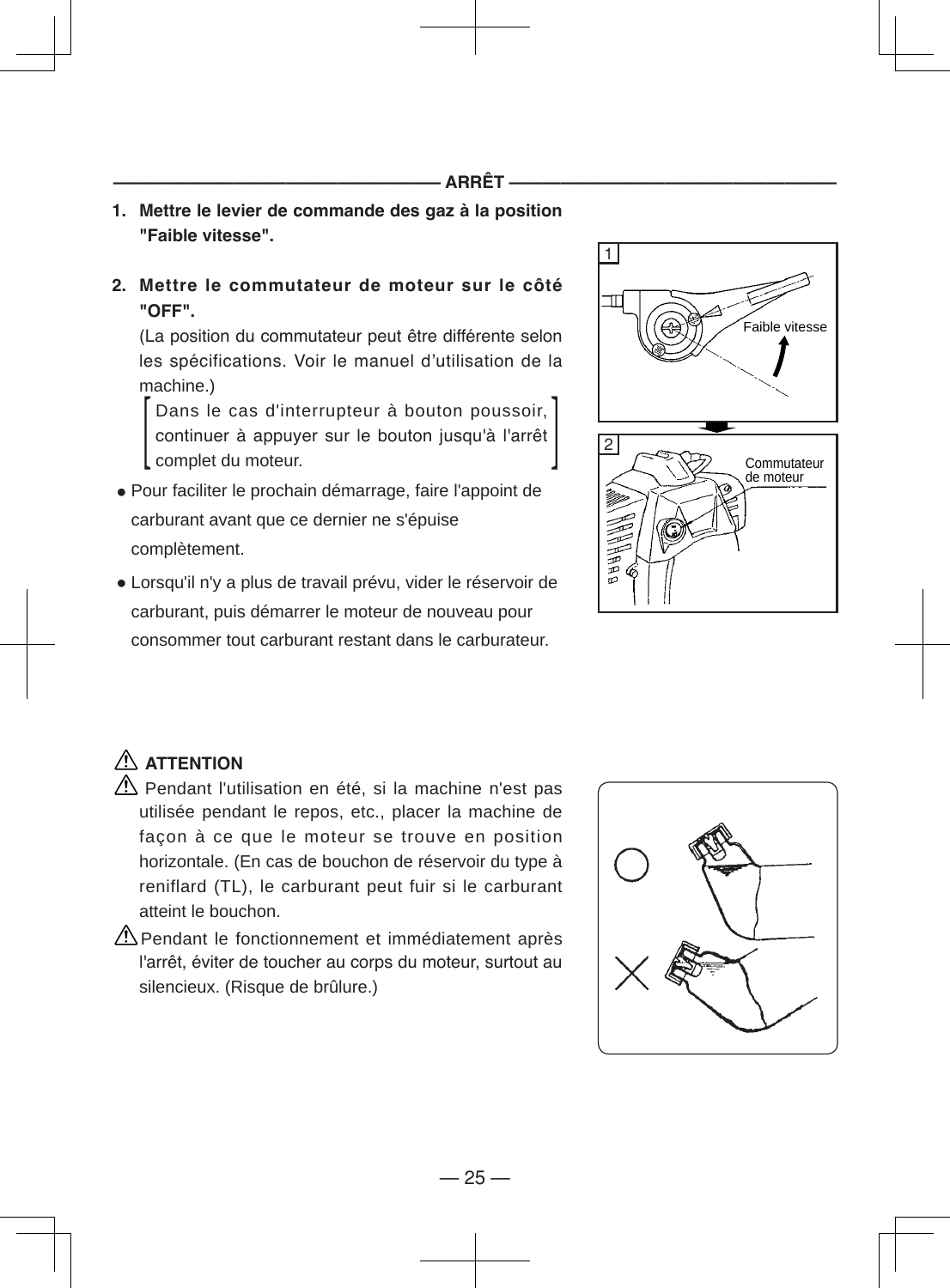### **PRÉCAUTIONS D'UTILISATION**

● Après le démarrage du moteur, mettre le levier de commande des gaz à la position "Faible vitesse" et effectuer un fonctionnement de réchauffement pendant 2 à 3 minutes. Une accélération régulière s'obtient avec le réchauffement.



- Ne pas augmenter brusquement la vitesse de rotation immédiatement après le démarrage, car l'huile lubrifiante ne circule pas encore suffisamment dans chaque partie du moteur.
- Si le levier de commande des gaz est mis sur la position d'ouverture complète, le moteur tourne très rapidement, ce qui réduit sa durée de vie et, de plus, peut causer une panne. Il est donc conseillé d'éviter de faire fonctionner le moteur à grande vitesse à vide ou inutilement.

#### **ATTENTION**

- $\triangle$  Avant de procéder à la mise en marche, effectuer toujours le contrôle conformément au "Contrôle à effectuer avant la mise en marche du moteur".
- $\mathbb{A}$  Ne pas faire fonctionner le moteur à l'intérieur d'un bâtiment ou dans un endroit mal aéré. (Les gaz d'échappement contiennent de l'oxyde de carbone, qui est inodore et nuisible.)
- $\Delta$  Ne pas mettre les mains et les pieds dans ou près des parties mobiles ou tournantes.
- $\triangle$  En cas de fuite de carburant ou de gaz à la partie de jonction du carburateur, du silencieux, du réservoir de carburant, du carter de vilebrequin, du cylindre ou d'autres éléments, arrêter le moteur immédiatement. (Demander la réparation au magasin de vente (concessionnaire) ou au centre de service après-vente.)
- $\sqrt{\phantom{a}}\!\!\!\!\!$  Ne pas régler le régime de consigne (de ralenti) du moteur sans raison utile.
- $\mathbb{A}$  Ne pas toucher au silencieux et aux parties du moteur qui sont chauds, car il y a un risque de brûlure.
- $\triangle$  Ne pas faire fonctionner le moteur lorsqu'il y a des herbes, feuilles ou substances inflammables qui sont adhérés dans ou autour du silencieux.
- $\Delta$  Pendant le fonctionnement, ne pas toucher au capuchon de bougie ou au cordon à haute tension. (Risque de choc électrique causant une blessure).
- $\triangle$  Ne pas faire fonctionner le moteur en démontant le silencieux ou le couvercle de filtre à air.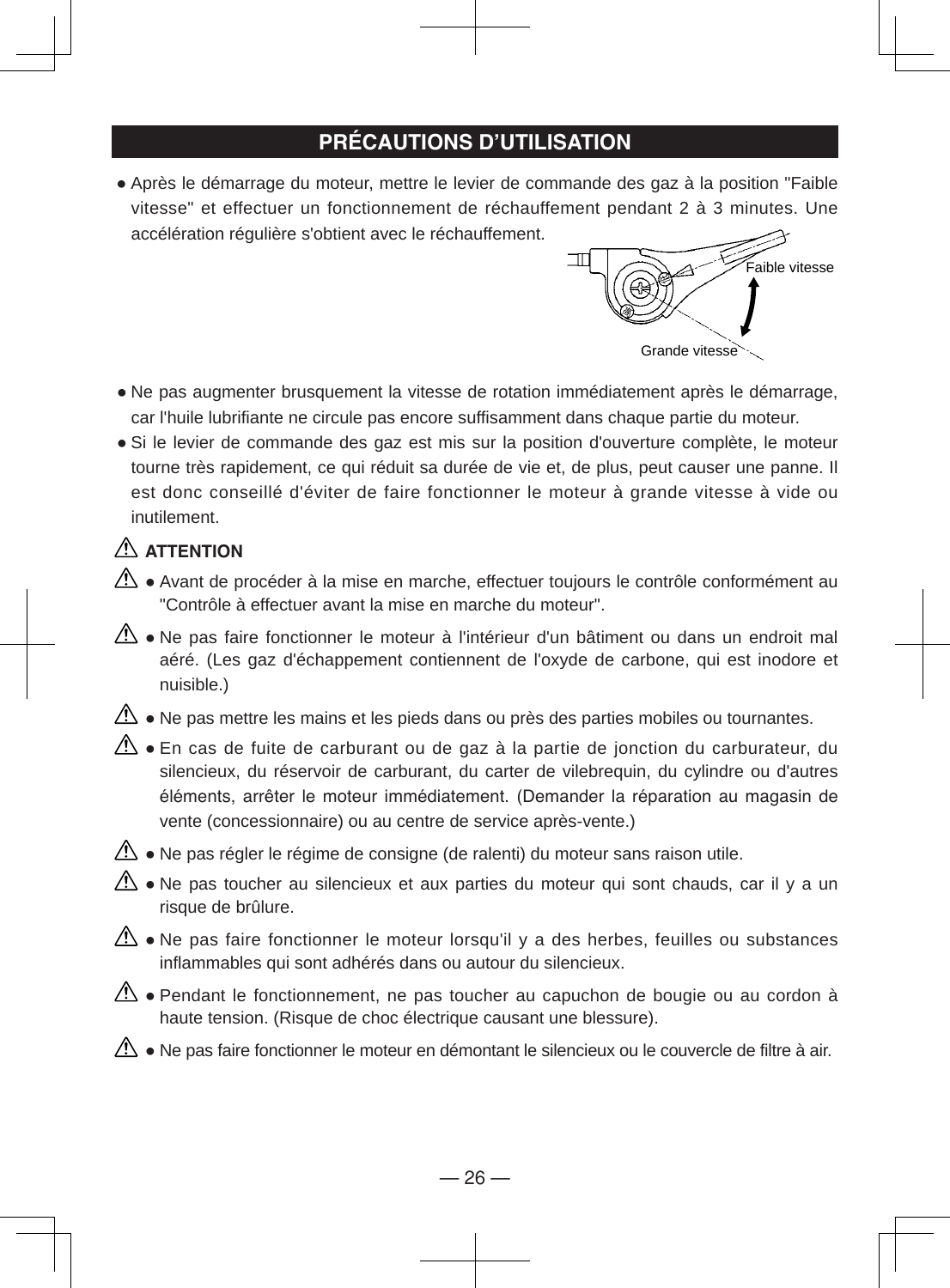### **RÉGLAGE DU CARBURATEUR**

- $\triangle$  Le régime de ralenti du moteur est réglé à la valeur optimale en usine. En conséquence, il n'est pas nécessaire d'effectuer le réglage du carburateur sauf en cas de problème du moteur. (Avant de procéder à ce réglage, consulter le magasin de vente (concessionnaire).)
- 1. Le réglage du régime pour la faible vitesse est effectué par la vis de réglage de faible vitesse.
	- Rotation à droite: Augmente le régime de faible vitesse.
	- Rotation à gauche: Diminue le régime de faible vitesse.
- $\triangle$ Si le régime de faible vitesse est augmenté excessivement, il arrive que la machine ne s'arrête pas même si le levier de commande des gaz est remis à sa position initiale. Ne pas augmenter le régime excessivement.
- 2. Cas de modèle à vis de réglage de carburant pour la faible vitesse

Le réglage standard consiste à tourner la vis jusqu'à la position de fermeture complète (rotation à droite) et de la tourner ensuite d'un tour dans le sens inverse.

- Rotation à droite: Diminue la quantité de carburant.
- Rotation à gauche: Augmente la quantité de carburant.
- 3. Cas de modèle à vis de réglage de carburant pour la grande vitesse
	- Rotation à droite: Diminue la quantité de carburant.
	- Rotation à gauche: Augmente la quantité de carburant.

ALe réglage pour carburant du carburateur est effectué pour la valeur optimale en usine. Lors du réglage, consulter le magasin de vente (concessionnaire).

 $\triangle$ Ne pas diminuer excessivement la quantité de carburant. (Cela peut provoquer le grippage du moteur.)

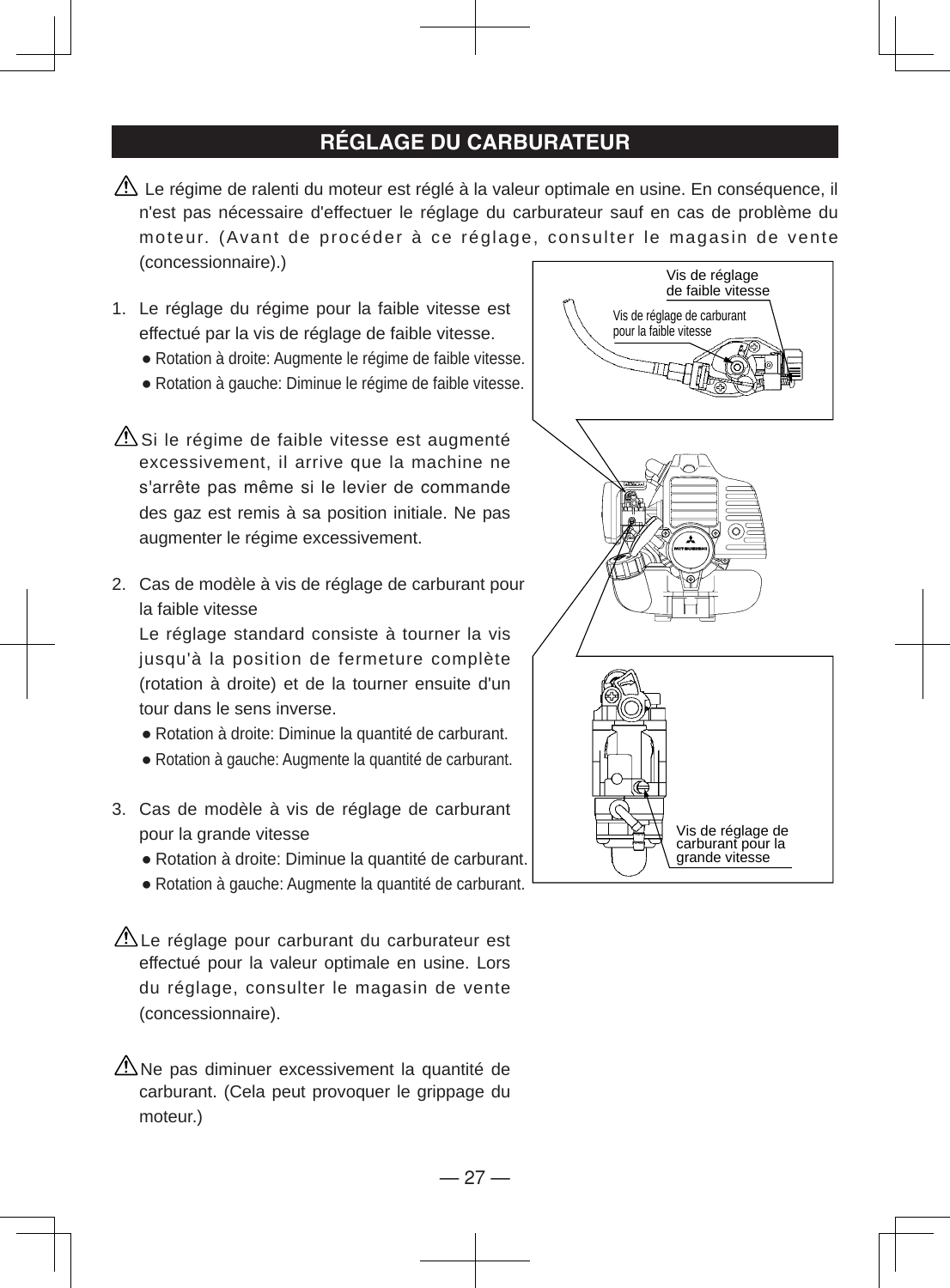### **INSPECTION ET ENTRETIEN**

Tableau des points de inspection périodique

| Périodicité<br>Point de inspection                                                                                                  | Avant chaque<br>mise en marche | Toutes les<br>50 heures | Toutes les<br>100 heures | Tous les<br>2 ans |
|-------------------------------------------------------------------------------------------------------------------------------------|--------------------------------|-------------------------|--------------------------|-------------------|
| Inspection et resserrage des boulons et écrous de chaque partie                                                                     |                                |                         |                          |                   |
| Inspection de la fuite de carburant                                                                                                 |                                |                         |                          |                   |
| Inspection et nettoyage du filtre à air                                                                                             |                                |                         |                          |                   |
| Nettoyage de l'orifice d'aspiration d'air de refroidissement, des<br>ailettes de refroidissement et de la zone autour du silencieux |                                |                         |                          |                   |
| Inspection et nettoyage de la bougie d'allumage                                                                                     |                                |                         |                          |                   |
| Inspection et nettoyage du filtre à carburant                                                                                       |                                |                         |                          |                   |
| Décalaminage du silencieux et du cylindre                                                                                           |                                |                         |                          |                   |
| Nettoyage du pare-étincelles                                                                                                        |                                |                         |                          |                   |
| Remplacement de la bougie d'allumage                                                                                                |                                |                         |                          |                   |
| Remplacement de la tuyauterie de carburant (tuyau de carburant et baque)                                                            |                                |                         |                          |                   |

#### **—— INSPECTION ET ENTRETIEN À EFFECTUER AVANT CHAQUE MISE EN MARCHE ——**

#### Nettoyage du filtre à air

Après avoir nettoyé l'élément filtrant avec du pétrole lampant (raffiné), le tremper dans l'huile pour moteurs et le presser bien avec une seule main.



#### **Flammes Interdites**

#### Nettoyage et inspection de toutes les pièces

Nettoyage de la zone autour du silencieux Nettoyage des ailettes de refroidissement et de l'orifice d'aspiration d'air de refroidissement Inspection et resserrage des boulons et écrous de chaque partie Inspection de la fuite de carburant

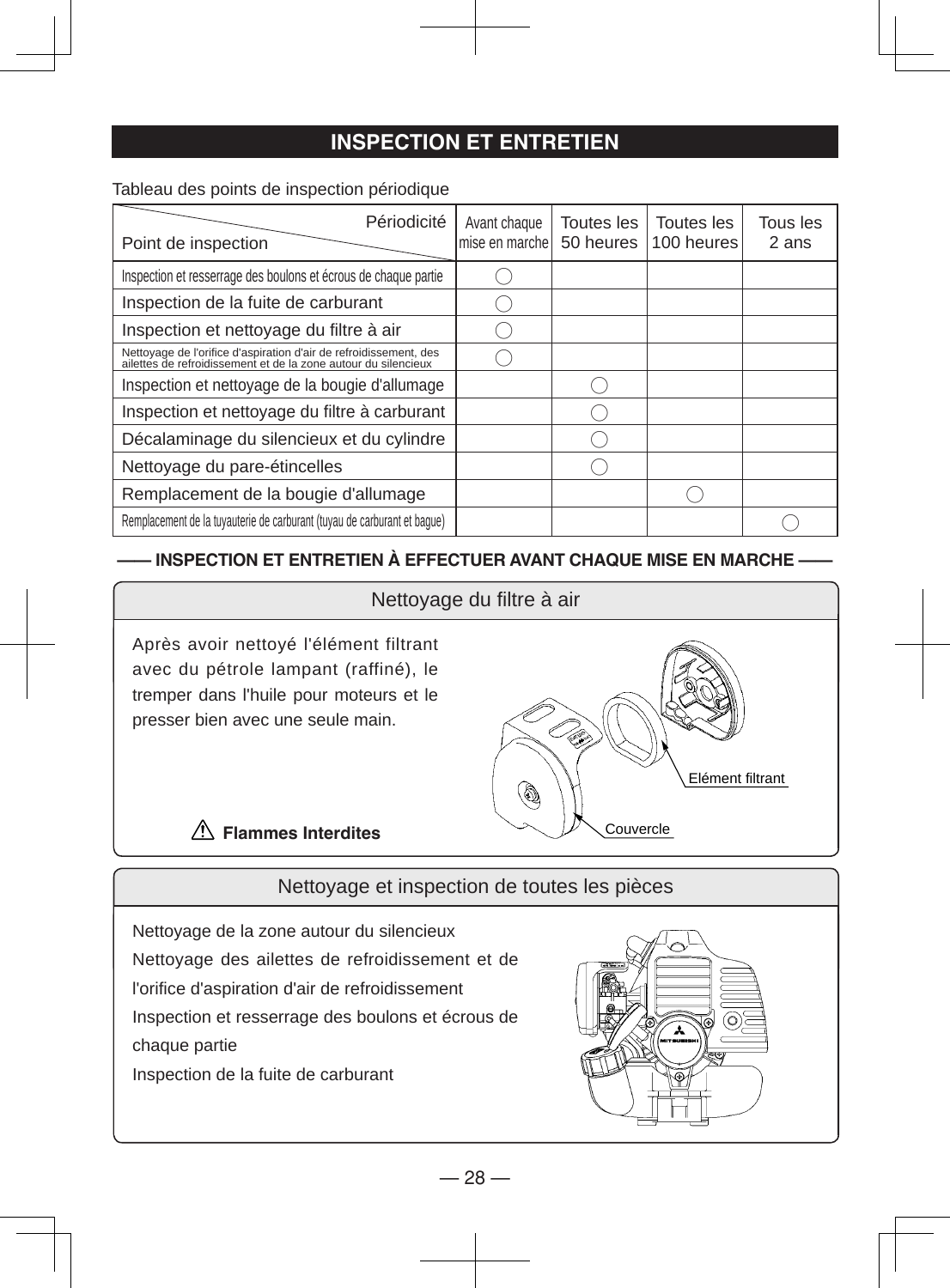#### **——— INSPECTION ET ENTRETIEN DE TOUTES LES 50 HEURES D'UTILISATION ———**



Elimination des dépôts de calamine

Effectuer le décalaminage de l'entrée et de la sortie du silencieux, du cylindre et du piston. Ce décalaminage nécessite une bonne connaissance technique et l'outillage pour l'entretien du moteur. Consulter le magasin de vente (concessionnaire) auquel vous avez acheté le produit ou le centre de service après-vente le plus proche.

#### **———————— PRÉCAUTIONS À PRENDRE POUR L'INSPECTION ———————**

 $\Delta$  Avant de procéder à l'inspection ou à l'entretien, débrancher le câblage de la bougie d'allumage pour éviter tout démarrage inattendu.

 $\bigtriangleup$ Ne pas toucher au moteur immédiatement après son arrêt, car il est encore chaud.

 $\Delta$ Ne pas faire du feu lors de la manipulation du carburant (essence).

 $\Delta$ Si le carburant est répandu sur le moteur, l'essuyer bien avant de l'utiliser.

- $\Delta$ Ne pas rincer le moteur à l'eau.
- $\Delta$ Ne pas modifier le régime de consigne (de ralenti) du moteur sans raison utile. (En cas de modification du régime, consulter le magasin de vente (concessionnaire) auquel vous avez acheté le produit.)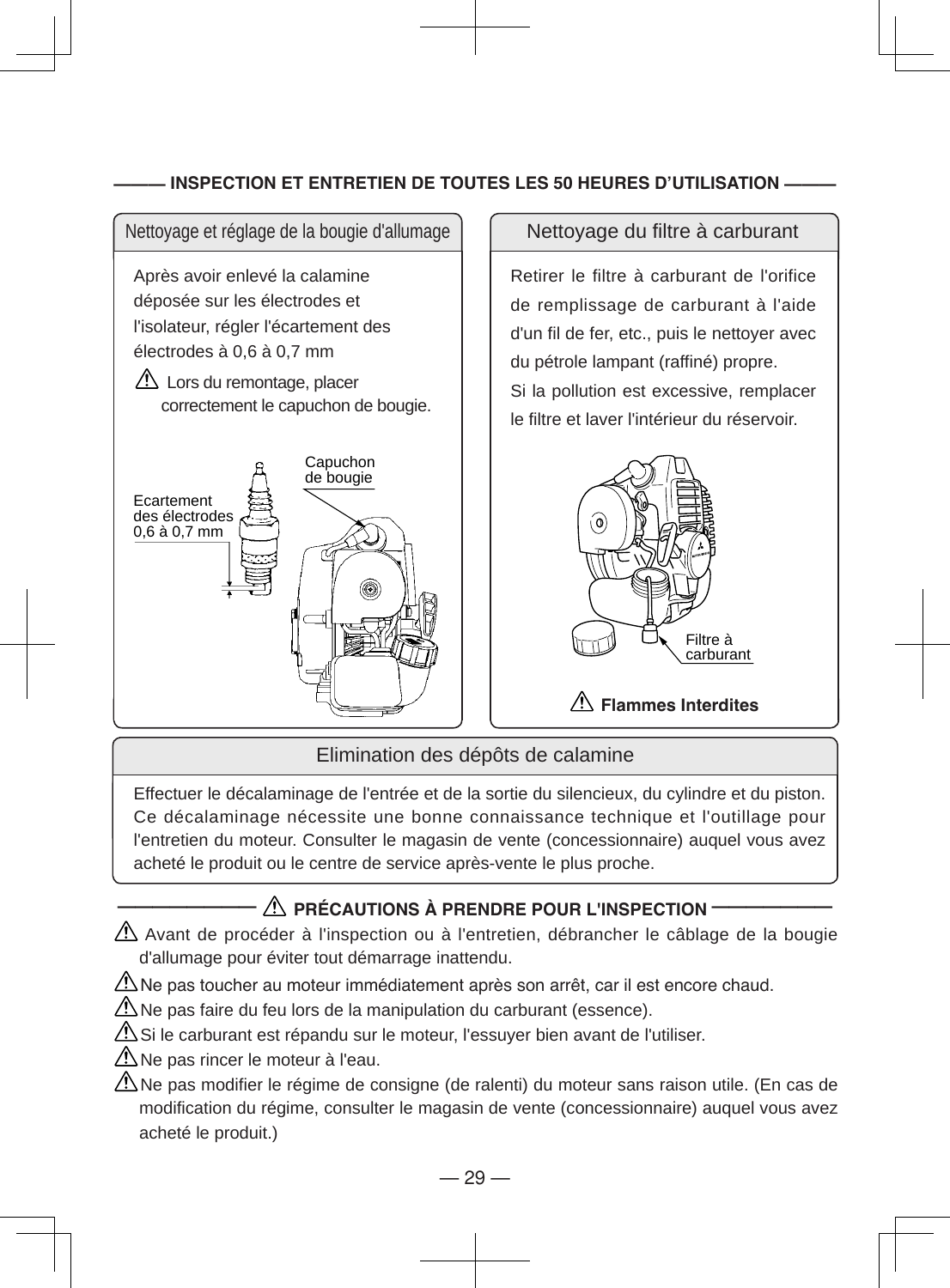#### **ENTREPOSAGE PROLONGÉ**

Si le moteur n'est pas utilisé pendant 30 jours ou plus, le stocker après avoir pris les mesures mentionnées ci-dessous pour éviter les problèmes de démarrage ou de fonctionnement, dus à l'altération du carburant.

- 1. Après avoir vidé le réservoir de carburant, faire démarrer le moteur et le laisser fonctionner jusqu'à ce qu'il s'arrête par suite de l'épuisement du carburant.
- 2. Laver l'intérieur du réservoir de carburant et le filtre à carburant avec du pétrole lampant raffiné neuf.

#### **Flammes Interdites**

- 3. Démonter la bougie d'allumage, mettre une petite quantité d'huile neuve pour moteurs dans le trou de bougie et faire tourner lentement le moteur à vide quelques fois en tirant doucement le démarreur à main, puis remonter la bougie et tirer de nouveau le démarreur jusqu'à rencontrer une résistance.
- 4. Nettoyer la surface extérieure avec un chiffon mou et stocker le moteur à un endroit à faible humidité et sans feu.
- **Si le moteur est laissé longtemps avec son réservoir rempli de carburant, les impuretés contenues dans le carburant s'accumulent dans la ligne de carburant (carburateur, filtre à carburant, etc.), ce qui provoque des problèmes du moteur. En conséquence, il est impératif d'évacuer le carburant avant un stockage prolongé.**

 $\triangle$  Faire très attention au feu lors de la manipulation du carburant.

### **MODÈLES AUXQUELS LE PRÉSENT MANUEL D'UTILISATION EST APPLICABLE**

- Série TL ........................... **MFD/PFD/PSD/PVD**
- Série TL\*\*1 ................... **DD/FD/SD/VD**
- Série TB .......................... **PDD/PFD/PSD**
- Série TU .......................... **PFD**
- Série TS .......................... **PDD/PFD/PSD**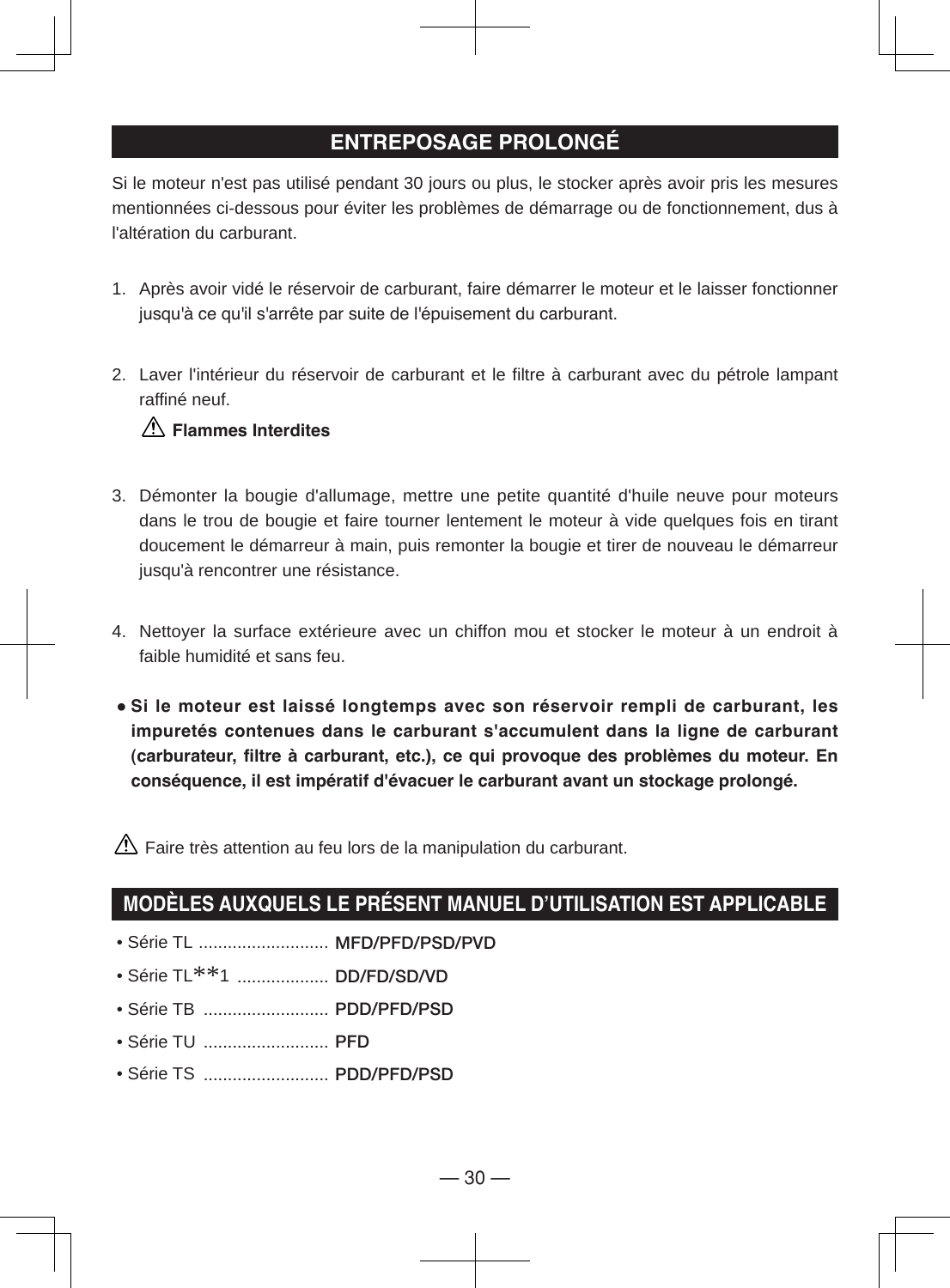# MEMO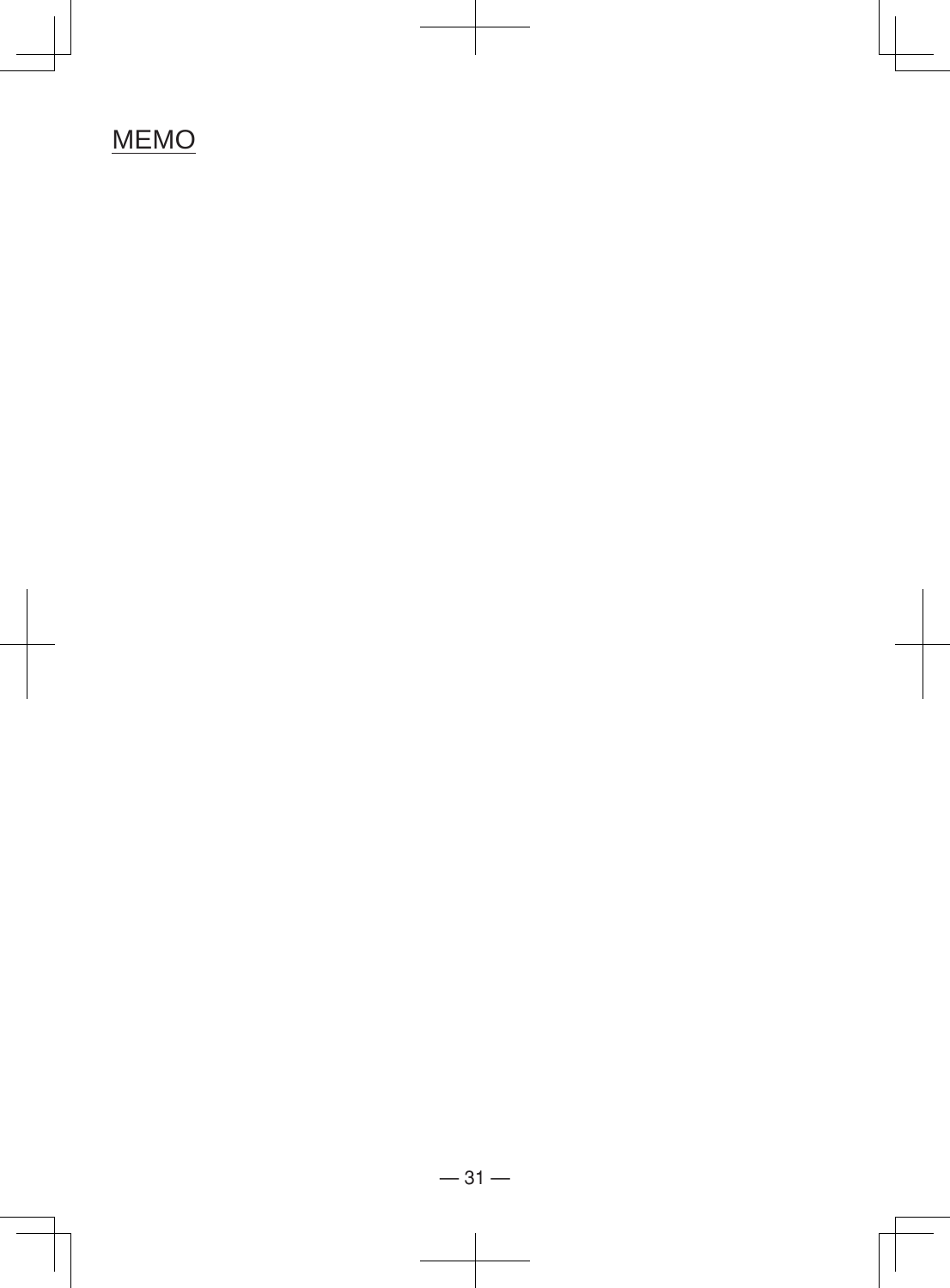# **MEMO**